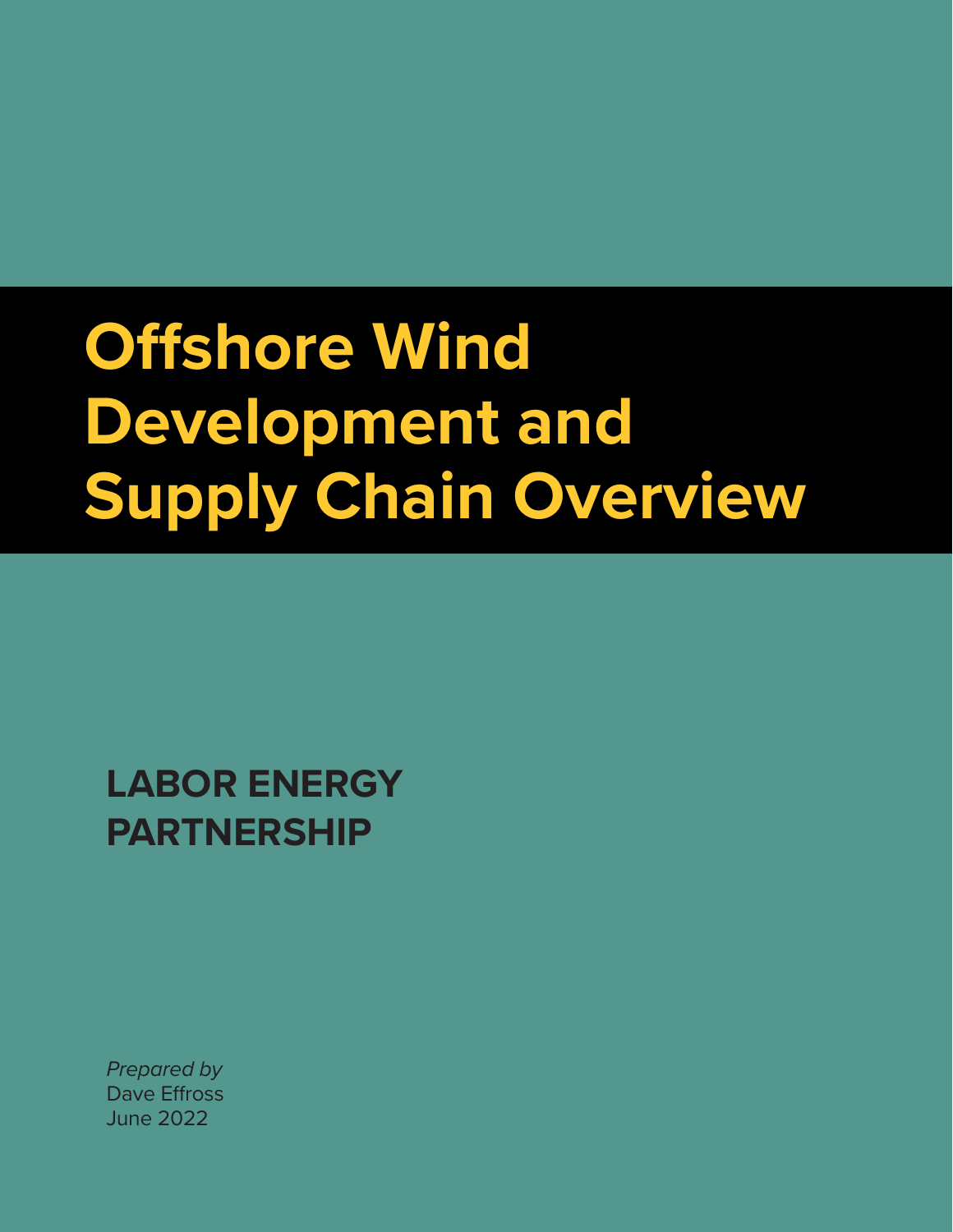# **FOREWORD**

*This paper was prepared by Dave Effross for the Labor Energy Partnership Offshore Wind Workshop and is not intended to reflect the views, opinions or research of the Labor Energy Partnership.*

#### **About the Labor Energy Partnership**

The Labor Energy Partnership (LEP) is based on a shared commitment of the AFL-CIO and the Energy Futures Initiative (EFI) to promote federal, regional and state energy policies that address the climate crisis while recognizing the imperatives of economic, racial and gender justice through quality jobs and the preservation of workers' rights.

**Suggested Citation:** Effross, D. (2022, June). *Offshore Wind Development and Supply Chain Overview*. © 2022 Labor Energy Partnership.

This publication is available as a PDF on the EFI [\(https://energyfuturesinitiative.org\)]((https://energyfuturesinitiative.org) and LEP [\(https://laborenergy.org\)](https://laborenergy.org) websites under Creative Commons licenses that allow copying and distributing the publication, only in its entirety, as long as it is attributed to EFI and LEP and used for noncommercial educational or public policy purposes.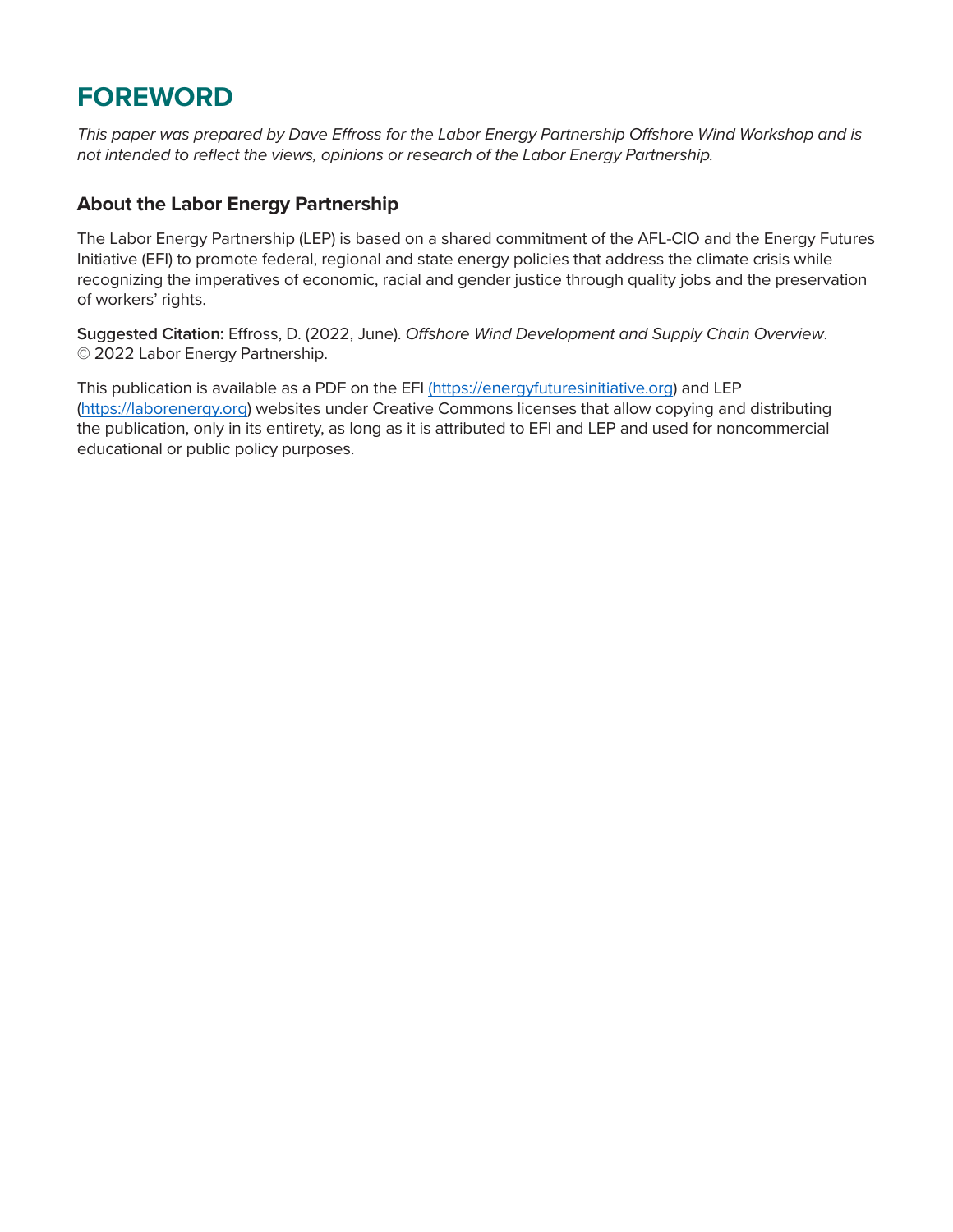# **EXECUTIVE SUMMARY**

How do we make offshore wind (OSW) power competitive? Systems need to be created and put into place. This means we need not only energy infrastructure but also specialized construction and supply infrastructure. The University of Delaware's Special Initiative in Offshore Wind (SIOW) has calculated estimates of what such a system would result in for the United States, based upon 32,352 megawatts (MW) of installed capacity in the Northeast from 2021 through 2030. The National Renewable Energy Laboratory (NREL) has performed similar research and modeling, for the years 2023–3030. SIOW and NREL's respective efforts predict that the supply chain components and commodities in Table 1 will be required.<sup>1,2</sup>

|                               | <b>SIOW</b> | <b>NREL</b> |
|-------------------------------|-------------|-------------|
|                               | 32,352 MW   | 30,000 MW   |
|                               | 2021-2030   | 2023-2030   |
| Wind turbines                 | 2,057       | 2,110       |
| <b>Blades</b>                 |             | 6,330       |
| <b>Towers</b>                 |             | 2,110       |
| <b>Nacelles</b>               |             | 2,110       |
| Array cables (miles)          | 3,344       |             |
| Export cables (miles)         | 5,463       |             |
| Total cabling (miles)         | 8,807       | 9,240       |
| Offshore substations          | 53          |             |
| Steel (1,000 tons)            |             | 7,090       |
| Permanent magnet (1,000 tons) |             | 81          |

#### TABLE 1. **Components and commodities required for 30 GW of ODW**

All of these, including development expenditures (DEVEX) and operational expenditures (OPEX), will require expenditures of roughly \$109 billion, of which \$100 billion will be capital expenditures (CAPEX) between 2021 and 2030.<sup>3</sup> The NREL projects capital expenditure numbers at \$97.4 billion between 2023 and 2030.<sup>4</sup> This includes steel, cable and concrete, among other materials, but not the cost of shipbuilding for specialized wind turbine installation vessels (WTIV) and feeder vessels, barges and other vessels that transport supplies to the WTIVs. It also does not include the costs of modification or construction of specialized pier facilities, which have several projects already underway.

As with many new technology rollouts, there is a chicken-and-egg problem. All of the above are networked and interdependent, and their successes depend upon each other. Moving first or early, enduring uncertainty with regard to others' entry, without supportive policy, means taking on risk. It is easier and less uncertain for companies to establish operations in a new market once the industry is somewhat established. This is a business, then, in need of a jump-start. We need to effect policy in such a way as to help incubate an egg or risk otherwise creating a chicken.

<sup>1</sup> SIOW. (October 2021). *Supply Chain Contracting Forecast for U.S. Offshore Wind Power—The Updated and Expanded 2021 Edition.* Retrieved from [https://nationaloffshorewind.org/wp-content/uploads/SIOW-supply-chain-report-2021-update-FINAL.pdf.](https://nationaloffshorewind.org/wp-content/uploads/SIOW-supply-chain-report-2021-update-FINAL.pdf) p. 20.

<sup>2</sup> Lantz, E., Barter, G., Gilman, P., et al. (August 2021). *Power Sector, Supply Chain, Jobs and Emissions Implications of 30 Gigawatts of Offshore Wind Power by 2030*. NREL/TP-5000-80031. National Renewable Energy Laboratory. Retrieved from <https://www.nrel.gov/docs/fy21osti/80031.pdf>. p. 13.

<sup>3</sup> Ibid., pp. 6, 24.

<sup>4</sup> Ibid., p. vii.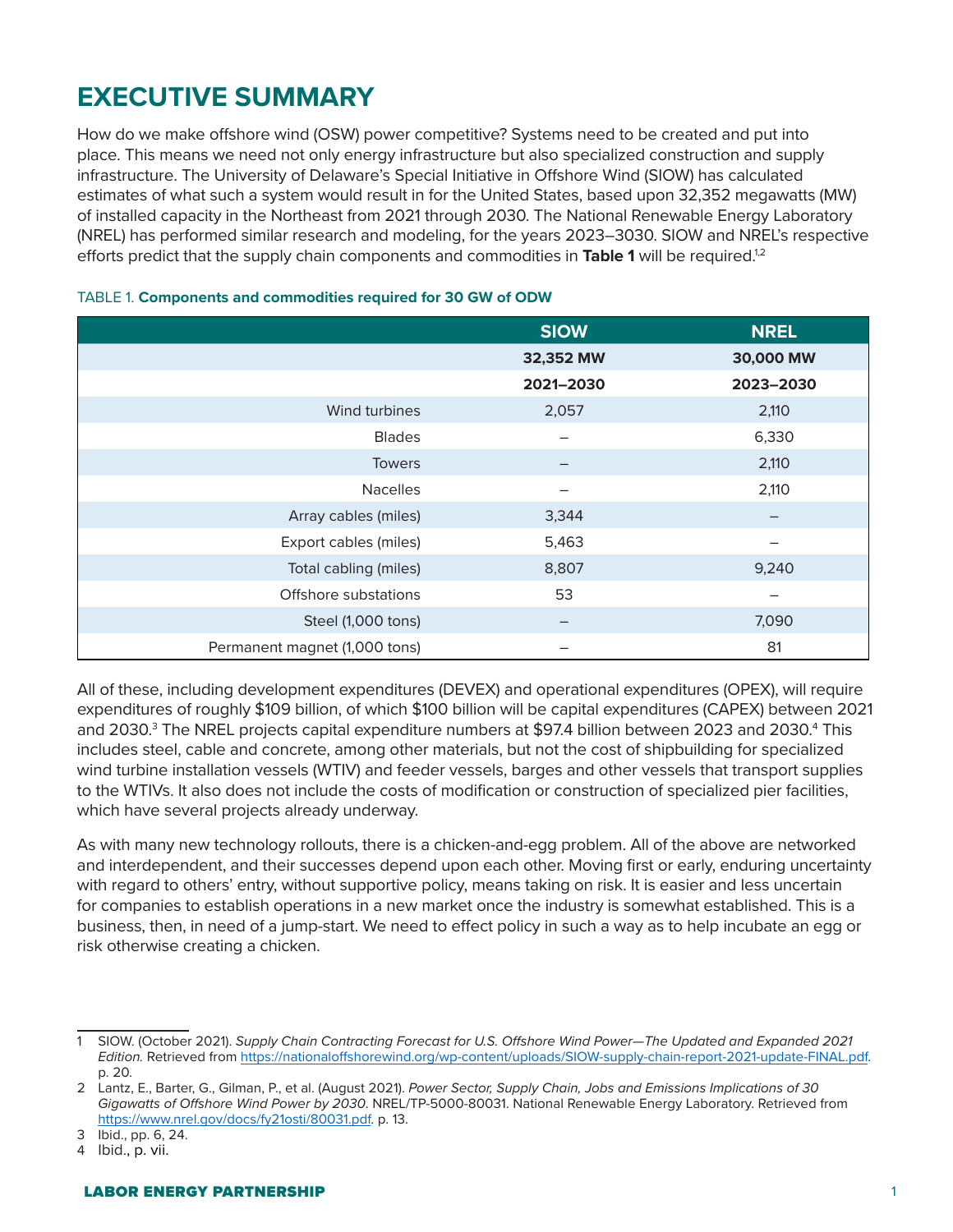Effectively, this means crafting federal and state industrial and energy policies, temporarily, into a demanddriven marketplace. Although such actions may draw objections from free market purists, it would be wise to remember that the problems these policies are meant to address, including global climate change, local air quality degradation and the creation of domestic jobs as well as their location, exist largely outside of market mechanisms as undervalued-to-unvalued externalities. The hidden hand does not grasp that which has no explicit price or cost.

## **TWO SEMINAL OSW SUPPLY CHAIN PAPERS**

In August and October 2021, the NREL and SIOW respectively released two comprehensive reports addressing OSW supply chain issues.

The NREL released *Power Sector, Supply Chain, Jobs and Emissions Implications of 30 Gigawatts of Offshore Wind Power by 2030* in August 20215 as part of a continuing series investigating and analyzing this new industry, the challenges it presents and the trials presented to it. The NREL's paper is the product of 10 authors, who utilized several mathematical models, including the Regional Energy Deployment System (ReEDS) to simulate the bulk power system scenarios, the NREL's proprietary Wind-Plant Integrated System Design and Engineering Model (WISDEM<sup>®</sup>) for wind turbine costs and materials, the Offshore Renewables Balance of system Installation Tool (ORBIT) for balance-of-system costs and the NREL's Jobs and Economic Development Impact model to estimate jobs and economic impacts. More specifically, the NREL used WISDEM to process the ReEDS regional deployment values to build hypothetical plant capacity and number of wind turbines and then ORBIT to compute balance-of-system costs and the electrical system design for the desired plant size at an average distance from shore for each region.

The NREL states the ReEDS model's limitations as that it:

- Does not consider high-voltage direct current (HVDC) transmission and backbone systems for OSW
- Does not capture all local decision-making considerations, including for OSW interconnection, siting and transmission expansion
- Does not account for technology learning associated with deployment
- Does not include foresight of future system conditions, carbon dioxide emissions constraints or OSW targets
- Does not include scenarios with full energy system decarbonization, so it does not reflect a ceiling for OSW energy development in the long run
- Models only limited cross-sectoral linkages

Some selected conclusions of the NREL's report include<sup>6</sup>:

- The target of 30 gigawatts (GW) by 2030: The primary scenario has significant supply chain implications in the next decade and out to 2050. Between 2023 and 2030, OSW buildout requires annual averages of \$12.2 billion in CAPEX, manufacturing and installation of more than 263 12- to 15-MW wind turbines, 886,000 tons of steel, 10,100 tons of permanent magnets, 979 miles of electrical cable; four to six Jones Act–compliant turbine installation vessels depending on installation strategies and a minimum of \$375 million to \$500 million in port upgrades beyond current plans.
- Achieving 30 GW by 2030 could support five to 10 new manufacturing plants to produce various OSW components, including one to two manufacturing plants each for wind turbine nacelles, blades, towers, foundations and subsea cables. The OSW sector would consume 0.9% of current annual U.S. steel production, or about four years of production from a typical U.S. steel mill.

<sup>5</sup> Ibid.

<sup>6</sup> Lantz et al., 2021, p. vi.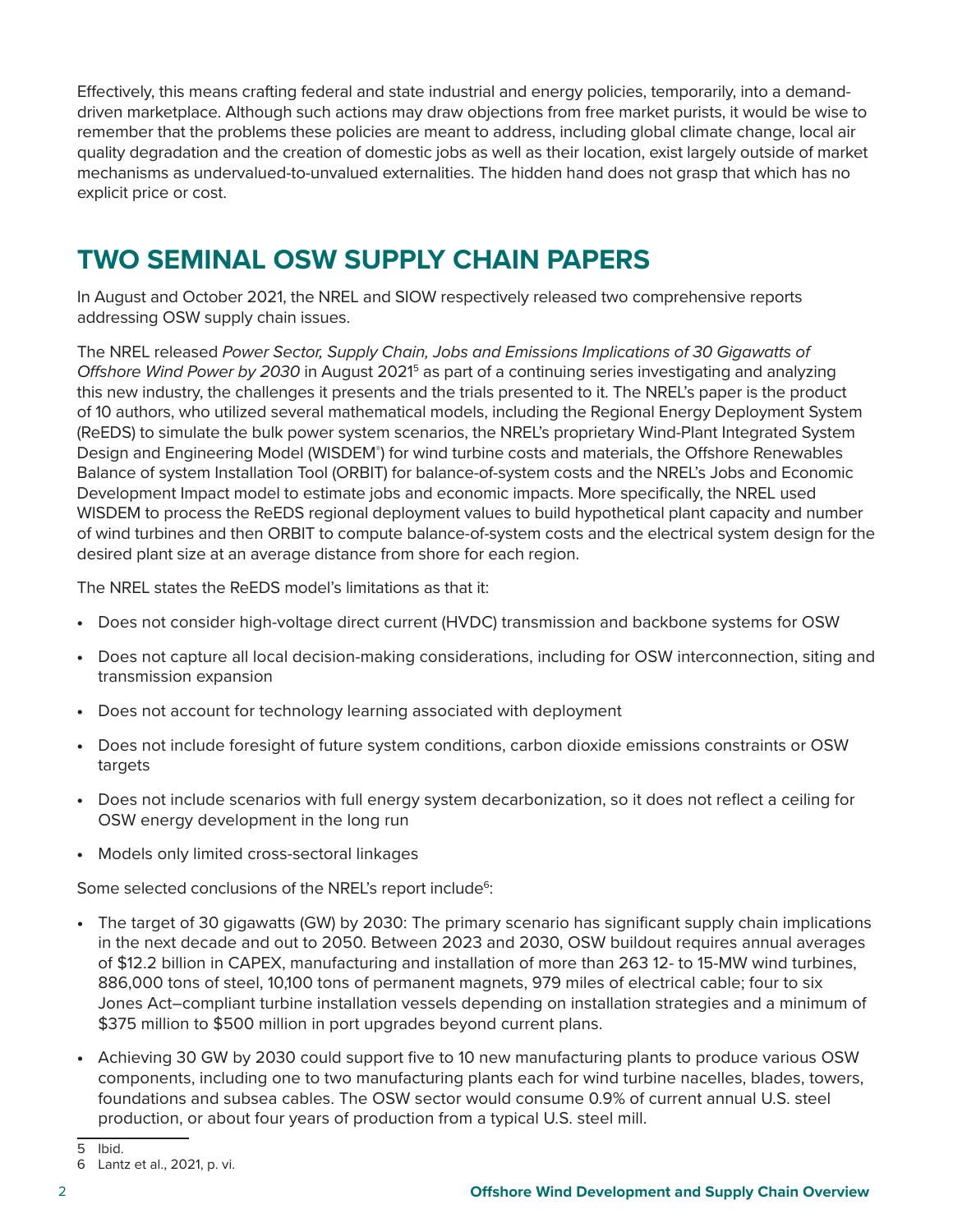• From 2041 to 2050, the target of 30 GW by 2030: Primary scenario CAPEX will be \$14.9 billion per year, driving a 50% increase in wind turbine demand relative to the 2020s, a doubling or more in annual demand for steel and electrical cabling and a 90% increase for permanent magnets. As many as nine Jones Act–compliant turbine installation vessels could be required during this period, and minimum port upgrades could be as high as \$3.1 billion.

The target of 30 GW by 2030: The primary scenario results in 77,300 workers employed in OSW or in jobs induced by OSW activity by 2030 and more than 135,000 by 2050.

For the period of 2023-2030, construction period installation and supply chain jobs will employ approximately 31,300 workers per year on average; by 2030, operation and maintenance (O&M) activities will employ 13,400. Construction period–induced jobs during this period in retail, food service and childcare sectors will average 22,800; by 2030, O&M period–induced jobs will total 9,800.

From 2041 to 2050, construction-period installation and supply chain jobs will employ 40,800 workers per year on average; by 2050, O&M activities will employ 36,700. Construction period–induced jobs during this period will average nearly 30,800; by 2050, O&M period–induced jobs will total 26,800.

Wages for OSW jobs conservatively average \$66,000 for construction and \$55,000 for O&M, with a range of \$53,000 to \$132,000 across all job categories (current-year dollars). Wages for construction period– and O&M period–induced jobs will average \$43,000 and \$39,000, respectively.

The NREL summarizes these findings as follows (see **Table 2**).7

| Impact                                                                   | 2023-2030 | 2031-2040 | 2041-2050   |
|--------------------------------------------------------------------------|-----------|-----------|-------------|
| <b>Cumulative Deployment (GW at end year [yr])</b>                       | 30        | 51        | 110         |
| Deployment Average (GW/yr)                                               | 3.7       | 2.1       | 5.9         |
| Offshore Wind Energy Generation (terawatt-hour/yr at end year)           | 117       | 194       | 429         |
| Cumulative Capital Expenditures (Sbillion at end year)                   | 97.4      | 156       | 305         |
| Average Capital Expenditures (\$billion/yr)                              | 12.2      | 5.85      | 14.9        |
| <b>Cumulative Wind Turbine Demand (units)</b>                            | 2,110     | 3,490     | 7,440       |
| <b>Average Wind Turbine Demand (units/yr)</b>                            | 263       | 138       | 395         |
| <b>Cumulative Steel Demand (thousand tons)</b>                           | 7,090     | 18,100    | 38,800      |
| <b>Average Steel Demand (thousand tons/yr)</b>                           | 886       | 1,100     | 2,070       |
| <b>Cumulative Permanent Magnets (thousand tons)</b>                      | 80.7      | 147       | 337         |
| Average Permanent-Magnet Demand (thousand tons/yr)                       | 10.1      | 6.65      | 19          |
| <b>Cumulative Electric Cabling (miles)</b>                               | 9,240     | 21,000    | 46,200      |
| <b>Average Electric Cabling (miles/yr)</b>                               | 979       | 1,180     | 2,510       |
| <b>Wind Turbine Installation Vessels</b>                                 | $4 - 6$   | $4 - 6$   | $5 - 9$     |
| (minimum working vessels required each year)                             |           |           |             |
| <b>Cumulative Port Infrastructure Upgrades Beyond Current Existing</b>   | 375-500   | 375-500   | 2,330-3,100 |
| or Planned Capabilities (\$million)                                      |           |           |             |
| [Construction Period] Installation, Manufacturing, and Supply            | 31.3      | 16        | 40.8        |
| Chain Jobs (thousand full-time equivalents (FTEs)/yr, period             |           |           |             |
| average)                                                                 |           |           |             |
| [Construction Period] Induced Jobs (thousand FTEs/yr, period<br>average) | 22.8      | 12.1      | 30.8        |
| [Operating Period] O&M Technicians, Management, and Supply               | 13.4      | 19.4      | 36.7        |
| Chain Jobs (thousand FTEs, at end year)                                  |           |           |             |
| [Operating Period] Induced Jobs (thousand FTEs, at end year)             | 9.8       | 14.2      | 26.8        |

#### TABLE 2. **Summary of estimated impacts of the 30-GW-by-2030 target**

<sup>7</sup> Ibid., p. vii.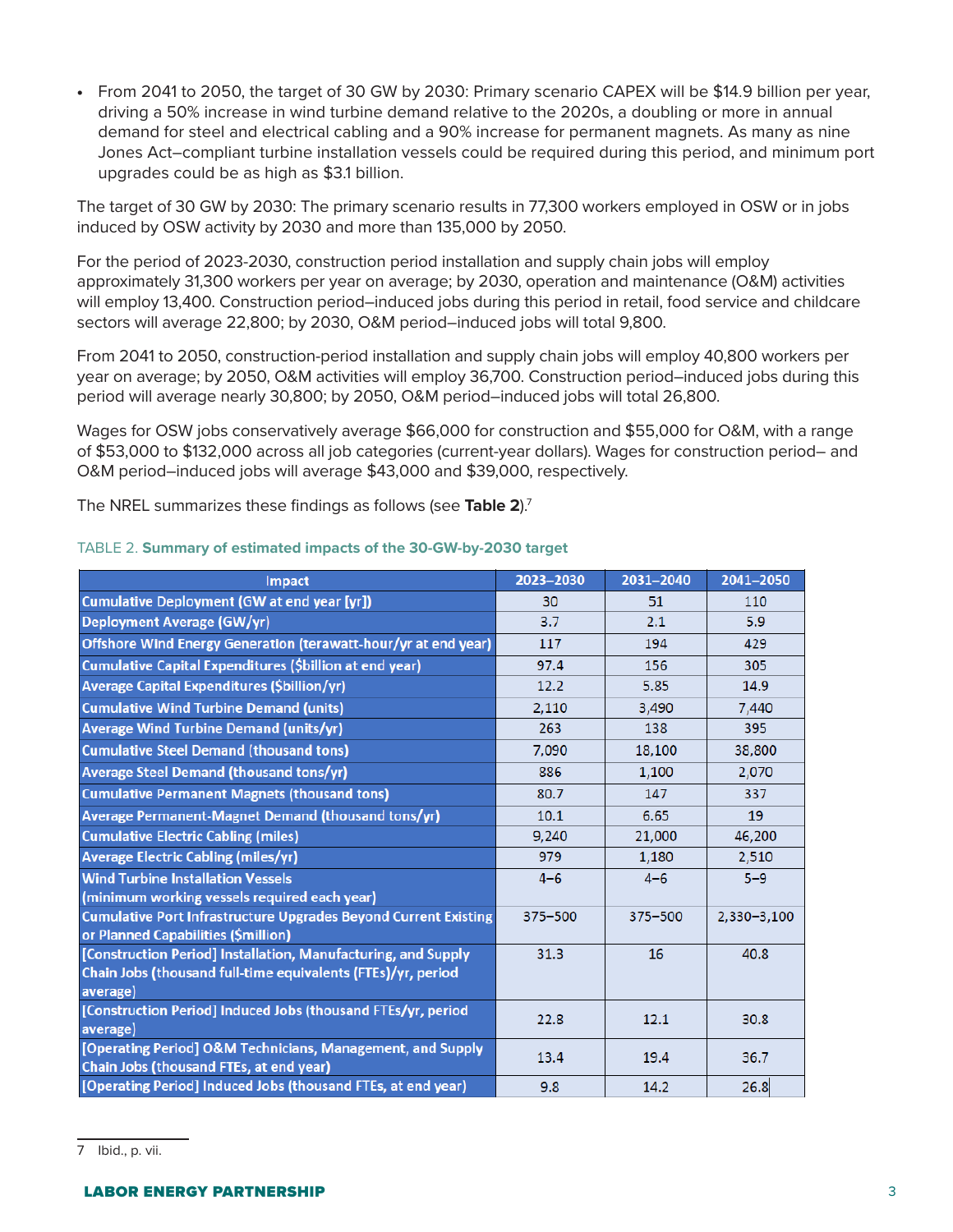The SIOW in October 2020 released *Supply Chain Contracting Forecast for U.S. Offshore Wind Power—* The Updated and Expanded 2021 Edition.<sup>8</sup> The initiative has taken a different tack: Instead of focusing on job creation and wind farm numbers, for example, the SIOW's report analyzes OSW commitments by state to forecast years when states are likely to solicit and procure OSW power, focusing on how that activity influences the private-sector supply chain expenditures. The SIOW then applies this to supply chain analysis, in terms of timing, quantity, volume and geographic contribution. The SIOW's analysis also stresses CAPEX, OPEX and DEVEX contract forecasting for OSW projects.

The SIOW presents the following near-to-midterm forecast of OSW power contracts (in MW; see **Table 3**).9

| Year | R <sub>1</sub> | <b>CT</b> | <b>MA</b> | <b>NY</b> | <b>NJ</b> | <b>MD</b> | <b>VA</b> |
|------|----------------|-----------|-----------|-----------|-----------|-----------|-----------|
| 2018 |                | 304       | 800       | 128       |           | 368       |           |
| 2019 | 400            | 804       | 804       | 1,696     | 1,100     |           |           |
| 2020 |                |           |           | 2,490     |           |           |           |
| 2021 | 600            |           | 1,600     |           | 2,658     | 400       |           |
| 2022 |                |           |           | 1,200     |           | 400       | 2,600     |
| 2023 |                | 1,000     | 1,600     | 1,000     | 1,200     | 400       |           |
| 2024 |                |           |           | 1,200     |           |           | 1,000     |
| 2025 |                |           | 800       |           | 1,200     |           |           |
| 2026 |                |           |           | 800       |           |           | 1,600     |
| 2027 |                |           |           | 800       | 1,400     |           |           |
| 2028 |                |           |           |           |           |           |           |
| 2029 |                |           |           |           |           |           |           |
| 2030 |                |           |           |           |           |           |           |

#### TABLE 3. **Near-to-midterm forecast of OSW power contracts (in MW)**

The SIOW's and the NREL's respective efforts predict that the supply chain components and commodities in Table 4 will be required.<sup>10,11</sup>

<sup>8</sup> SIOW, 2021.

<sup>9</sup> Ibid., p. 18.

<sup>10</sup> SIOW, 2021, p. 20.

<sup>11</sup> Lantz et al., 2021, p. 13.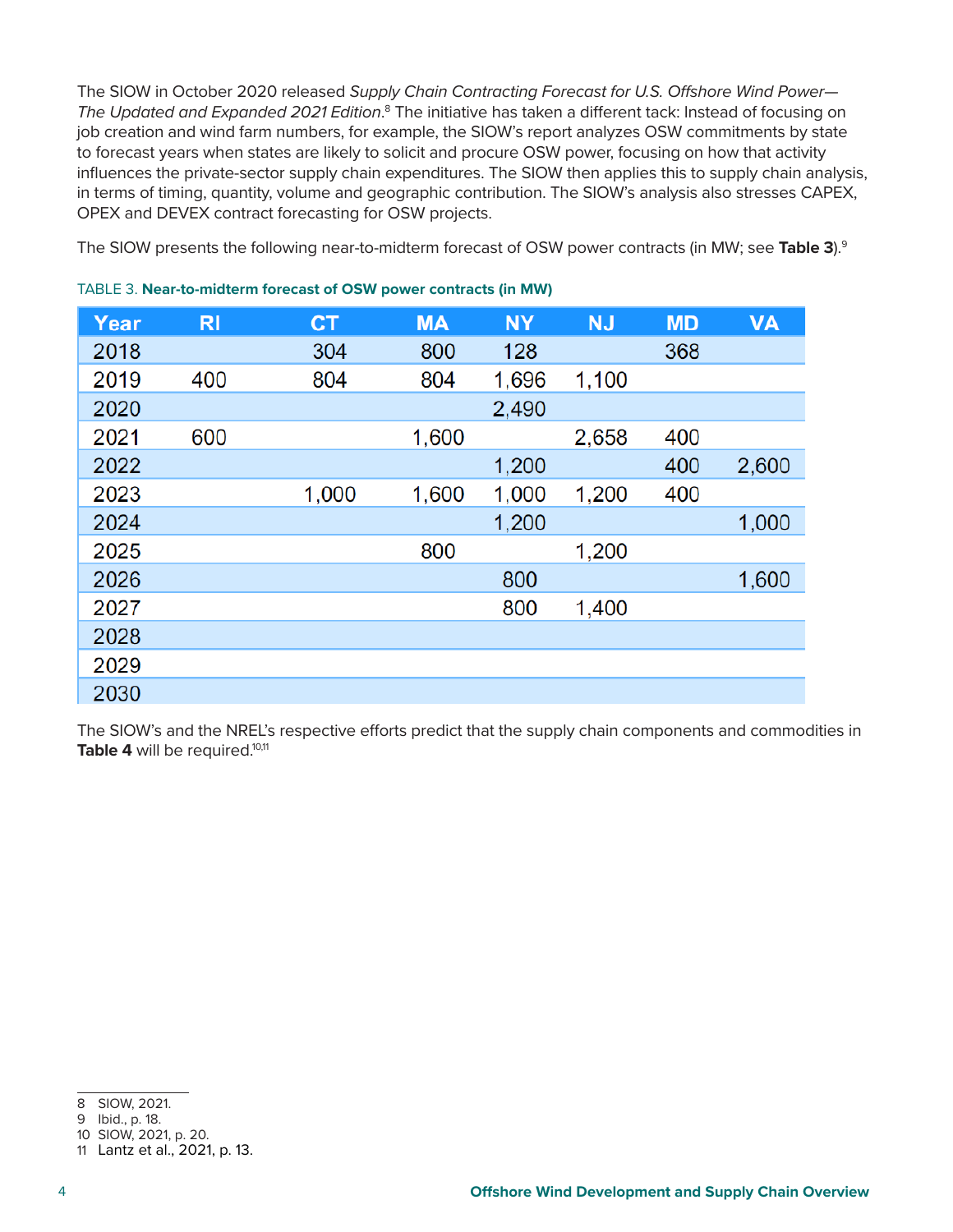#### TABLE 4. **Components and commodities required for 30 GW of OSW**

|                              | <b>SIOW</b> | <b>NREL</b> |
|------------------------------|-------------|-------------|
|                              |             | 30,000      |
|                              | 32,352 MW   | MW          |
|                              | 2021-2030   | 2023-2030   |
| wind turbines                | 2,057       | 2,110       |
| blades                       |             | 6,330       |
| towers                       |             | 2,110       |
| nacelles                     |             | 2,110       |
| array cables (miles)         | 3,344       |             |
| export cables (miles)        | 5,463       |             |
| total cabling (miles)        | 8,807       | 9,240       |
| offshore substations         | 53          |             |
| steel (1000 tons)            |             | 7,090       |
| permanent magnet (1000 tons) |             | 81          |

The NREL's is the more comprehensive of the two studies in terms of infrastructure and service needs, including thorough analysis of WTIVs and feeder vessels, the implications of the Jones Act upon their supply and new port development to support a domestic OSW industry.

Both are thorough efforts, although they can both be expanded upon. The NREL, for example, is continuing its ongoing efforts and plans to release further studies in the near future. Several issues that require elucidation and further investigation, as follows:

- Tier 2–3 suppliers: Most of the supply chain analysis so far has been concentrated on Tier 1. There is a need to understand the makeup of tiers 2 and 3. Jobs in these lower tiers are not necessarily union positions or even domestic ones. Many of the less high-tech, high-profile parts, such as ring bearings, are often sourced from China, which undercuts American production with cheap labor and government subsidies. Effective public policy cannot be made without an accurate industry assessment, and a closer understanding of the potential supply sources for these components is needed.
- The issue of the uncertainty inherent in a nascent market should now be largely resolved. The United States has an established pipeline of more than 30 GW of OSW projects, and investments are starting to flow to domestic sites for certain components such as cables. Still, these items could be imported, as seems to be the case for the first generation of projects, and the cost of establishing domestic production must be competitive with established locations. This is a chicken-and-egg question that raises policy questions regarding methods of jump-starting supply. Financial tools such as loan guarantees, grants and tax breaks come into play in the consideration of ensuring domestic supply, as do domestic content laws.
- Costs of labor as component: These studies discuss labor in terms of full-time equivalent jobs and labor costs, to a certain extent. They do not consider foreign content and competitiveness with foreign suppliers (in all three tiers). Moreover, the NREL's modeling does not assume a fully domestic supply chain for any component. Nor does either paper discuss workforce training and the necessity of state and federal support for these programs.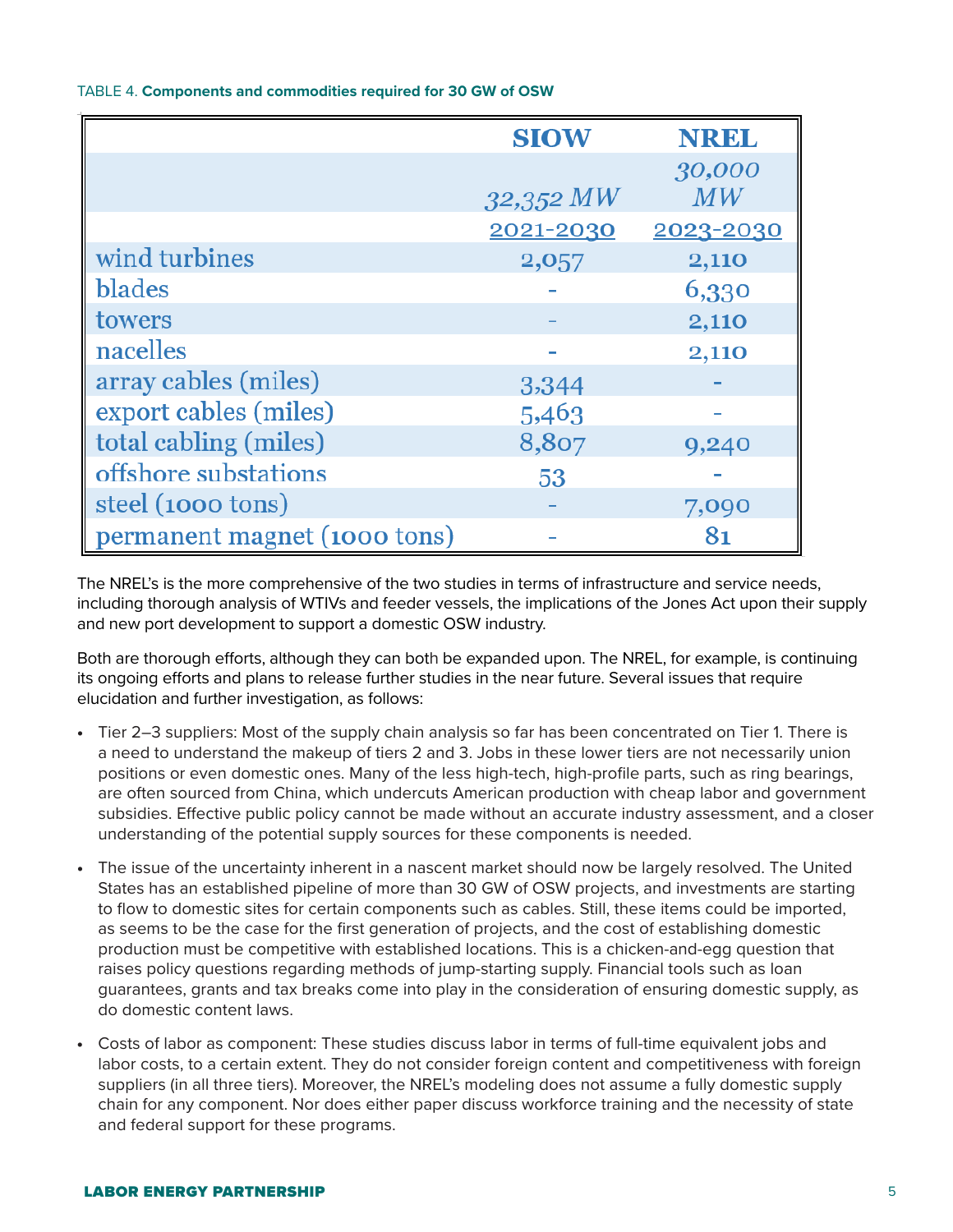• Industry concentration and anticompetitiveness: Some of the major developers are tied to European manufacturers through longstanding supply relationships. Under these circumstances, supply chains are kept within corporate families dealing preferentially with their own affiliates or long-term partners. New entrants at the Tier 1 or Tier 2 level are unlikely.

In OSW, the United States does not hold the advantages of primacy; we were not early entrants. The good news, however, is that a new generation of OSW equipment (e.g., turbines with blades longer than 100 meters) has made much of the existing capacity in need of retooling or unsuitable for producing the new models. Factories need to be modified, and a new generation of WTIVs and feeder vessels must be built. Given the forecast installations of OSW globally, the world needs additional capacity to produce OSW components. Europe and China therefore do not have such a big head start on us as they once did, because America is leapfrogging the older generation of wind equipment as the market expands considerably.

This also means, however, that much of our demand cannot be filled overseas. Some components are more difficult to produce than others, of course. Bearings are less likely to be in short supply than turbine blades. Nevertheless, Europe and China are likely to prioritize domestic demand. If America wants to develop OSW and reap the economic benefits, we will need to develop a domestic supply chain for many critical components.

This also has implications with respect to the Jones Act. The Jones Act is no longer a limiting constraint, because the next-generation equipment that needs to be rapidly built also includes ships. America must build its own WTIVS, superfeeders and other vessels because we will not be able to source them elsewhere.

## **STEEL**

Steel is one of the most critical and intensively used raw materials in OSW development. The towers, transition pieces, offshore substations and foundations (monopiles) are all built from steel plate—most importantly, reversing mill steel plate.<sup>12</sup> The U.S. steel industry is already gearing up to fill the demands of the new OSW market. New production facilities are being constructed, and OSW is creating union jobs in the steel industry. The following are a few illustrative examples:

- Ørsted is investing \$70 million in steel fabrication facility with Crystal Steel Fabricators in Federalsburg, Maryland, on the state's Eastern Shore. The expanded plant will construct monopiles, and Crystal Steel will increase its workforce by about 50 new employees.<sup>13</sup>
- U.S. Wind will construct a new monopile manufacturing facility, Sparrow's Point Steel, to occupy the defunct Bethlehem Steel plant in Sparrow's Point, Baltimore. Production is planned to start in about two years, and preconstruction work will start this year. At full capacity, Sparrow's Point Steel could provide well-paying union jobs for 375 to 550 workers in three shifts at full capacity.<sup>14</sup>
- Nucor has added a blast and prime line at its steel plate mill in Brandenburg, Kentucky. Blasting and priming is used to remove mill scale from steel products and add corrosion protection. Nucor Chief Executive Officer Leon Topalian stated in 2021, "Nucor Steel Brandenburg will be one of only a very few mills in the world capable of reliably supplying steel plate suited to OSW market applications and expectations."15

<sup>12</sup> Unlike coil steel, which is cast in continuous rolls, reversing mill plates are cast into slabs, which are then reheated and rerolled to required thickness, size and tolerance. This allows a greater variety of specifications to be met with respect to size, thickness and heat treatment. While plate steel is defined as a flat-rolled steel of more than 4.75 millimeters (mm) thickness, OSW typically requires thicker plates than other applications, up to 150 mm.

<sup>13</sup> Milligan, C. (Oct. 14, 2021). "Ørsted's Latest Investment Brings Offshore Wind Steel Fabrication to Md.'s Eastern Shore." Maryland Inno. Retrieved from [https://www.bizjournals.com/baltimore/inno/stories/news/2021/10/14/orsted-invest-offshore-wind](https://www.bizjournals.com/baltimore/inno/stories/news/2021/10/14/orsted-invest-offshore-wind-steel-fabrication-md.html)[steel-fabrication-md.html](https://www.bizjournals.com/baltimore/inno/stories/news/2021/10/14/orsted-invest-offshore-wind-steel-fabrication-md.html).

<sup>14</sup> Mirabella, L. (Feb. 11, 2022). "U.S. Wind Moves Ahead With Sparrows Point Manufacturing Hub for Offshore Wind Farms in Ocean City and East Coast." Baltimore Sun. Retrieved from [https://www.baltimoresun.com/business/bs-bz-us-wind-progress](https://www.baltimoresun.com/business/bs-bz-us-wind-progress-offshore-wind-sparrows-point-manufacturing-20220211-kugi3orm5zfs3m7nfce7ngqqxm-story.html)[offshore-wind-sparrows-point-manufacturing-20220211-kugi3orm5zfs3m7nfce7ngqqxm-story.html.](https://www.baltimoresun.com/business/bs-bz-us-wind-progress-offshore-wind-sparrows-point-manufacturing-20220211-kugi3orm5zfs3m7nfce7ngqqxm-story.html)

<sup>15</sup> Association for Iron and Steel Technology. (April 29, 2021). "Nucor Nears Completion of Two Major Capital Projects." Retrieved from<https://www.aist.org/news/steel-news/2021/april/26-30-april-2021/nucor-nears-completion-of-two-major-capital-projec/>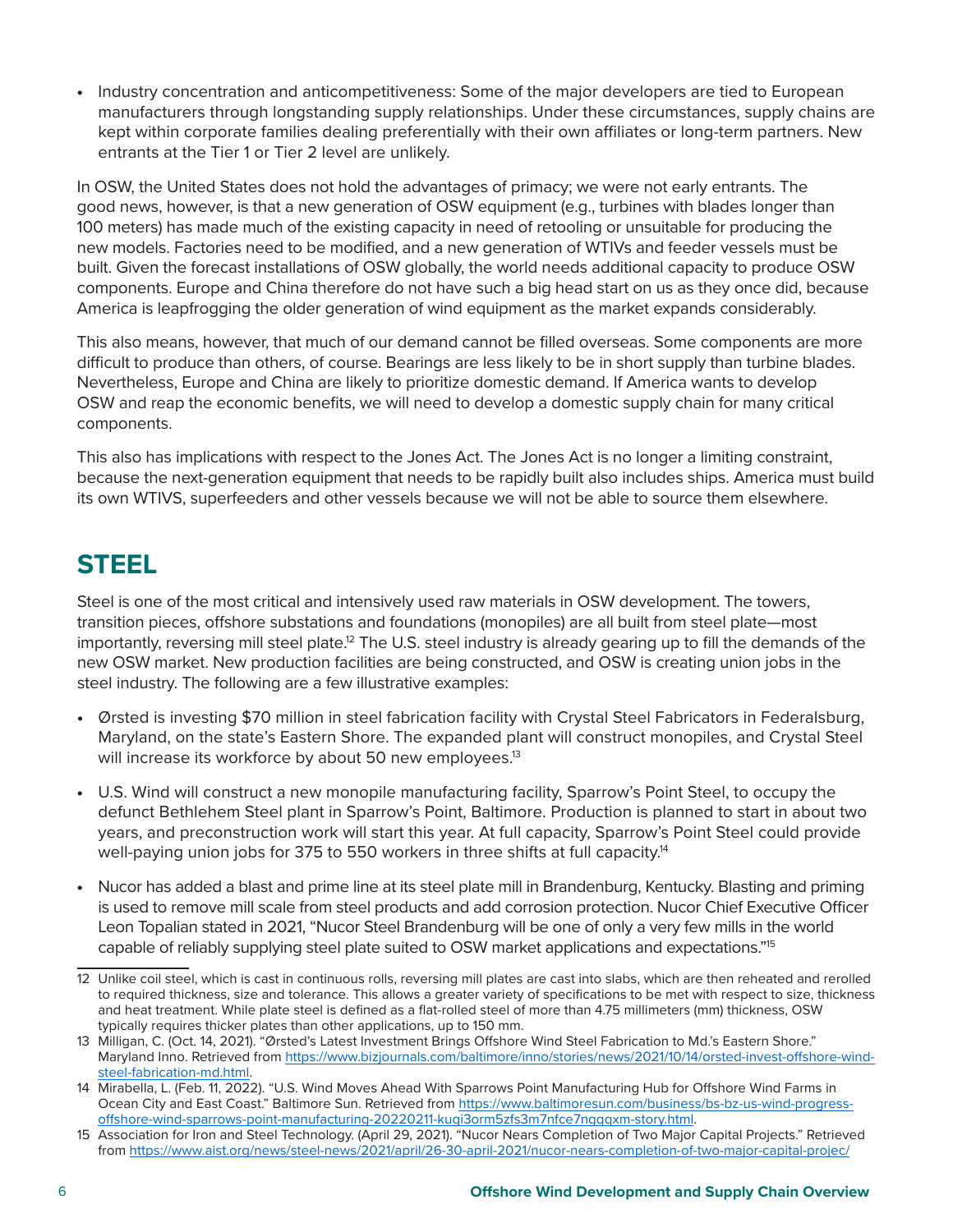- The U.S. steel industry produced 86 million tons of steel in 2021, while the DOE estimated that 30 GW of OSW would require 886,000 tons of steel, meaning that the entire pipeline of East Coast OSW projects up to 2030 will require an amount of steel equivalent to approximately 1% of the industry's annual output.
- As noted above, the only grade of steel that may not be available is the large plate used in monopole designs, which Nucor will be able to supply by late 2022.<sup>16</sup> Annual investment by U.S. steel firms in 2022–2023 is planned to be greater than \$16 billion, giving firms a chance to meet the rising market for all wind turbines.<sup>17</sup>

# **OSW RESEARCH AND DEVELOPMENT PROGRAMS**

There already exist several public OSW research and development programs at both the federal and state (northeastern U.S., the scope of this paper) levels.

#### **Federal**

- The U.S. Department of Energy's (DOE) Office of Energy Efficiency and Renewable Energy (EERE). The EERE maintains a Wind Energy Technologies Office (WETO), which "funds research nationwide to enable the development and deployment of offshore wind technologies that can capture wind resources off the coasts of the United States and convert that wind into electricity."18 Working in conjunction with the U.S. Department of the Interior's Bureau of Ocean Energy Management (BOEM), the WETO has "allocated over \$200 million for competitively selected OSW research, development and demonstration projects."19 (See footnote for a listing of those projects.)
- BOEM. The BOEM maintains an Office of Renewable Energy Programs, which "facilitates the responsible development of renewable energy resources on the Outer Continental Shelf [OCS] through conscientious planning, stakeholder engagement, comprehensive environmental analysis and sound technical review."<sup>20</sup> Under OCS Renewable Energy Program regulations, the BOEM issues leases, easements and rights-of-way for OCS activities that support production and transmission of energy from sources other than oil and natural gas.
	- MarineCadastre [\(https://marinecadastre.gov](https://marinecadastre.gov)) is a joint BOEM/NOAA initiative that provides "authoritative data to meet the needs of the offshore energy and marine planning communities." MarineCadastre's website makes publicly available datasets, maps and tools that aid in OSW planning processes.
- The U.S. Department of Commerce's National Oceanic and Atmospheric Administration (NOAA). NOAA's National Ocean Service performs biogeographic assessments for siting process purposes. An explicative podcast can be found on NOAA's website.<sup>21</sup>

<sup>16</sup> Danieli. (Nov. 6, 2020). "Complete Plate Mill and Meltshop for the New, 1.2 Million Shtpy Nucor Steel Brandenburg Complex." Retrieved from [https://www.danieli.com/en/news-media/news/complete-plate-mill-and-meltshop-new-1-2-million-shtpy-nucor](https://www.danieli.com/en/news-media/news/complete-plate-mill-and-meltshop-new-1-2-million-shtpy-nucor-steel-brandenburg-complex_37_586.htm)[steel-brandenburg-complex\\_37\\_586.htm.](https://www.danieli.com/en/news-media/news/complete-plate-mill-and-meltshop-new-1-2-million-shtpy-nucor-steel-brandenburg-complex_37_586.htm)

<sup>17</sup> SteelOrbis. (Dec. 30, 2021). "U.S. Steel Industry: A Look Back at 2021 and a Look Ahead to 2022." Retrieved from [https://www.](https://www.steelorbis.com/steel-news/latest-news/us-steel-industry-a-look-back-at-2021-and-a-look-ahead-to-2022-1228244.htm) [steelorbis.com/steel-news/latest-news/us-steel-industry-a-look-back-at-2021-and-a-look-ahead-to-2022-1228244.htm](https://www.steelorbis.com/steel-news/latest-news/us-steel-industry-a-look-back-at-2021-and-a-look-ahead-to-2022-1228244.htm).

<sup>18</sup> EERE, WETO. (n.d.). *DOE Releases Report Detailing Strategies to Expand Offshore Wind Deployment*. Retrieved from <https://www.energy.gov/eere/wind/wind-energy-technologies-office>.

<sup>19</sup> EERE, WETO. (n.d.). *Wind Energy Technologies Office Projects Map*. Retrieved from [https://www.energy.gov/eere/wind/wind](https://www.energy.gov/eere/wind/wind-energy-technologies-office-projects-map)[energy-technologies-office-projects-map.](https://www.energy.gov/eere/wind/wind-energy-technologies-office-projects-map)

<sup>20</sup> BOEM. (n.d.). *Renewable Energy: Facilitating the Responsible Development of Renewable Energy Resources on the OCS*. Retrieved from<https://www.boem.gov/renewable-energy>.

<sup>21</sup> National Ocean Service. (n.d.). *Picking the Right Spot: Offshore Wind Energy*. Retrieved from [https://oceanservice.noaa.gov/](https://oceanservice.noaa.gov/podcast/mar17/nop02-wind-energy.html) [podcast/mar17/nop02-wind-energy.html.](https://oceanservice.noaa.gov/podcast/mar17/nop02-wind-energy.html)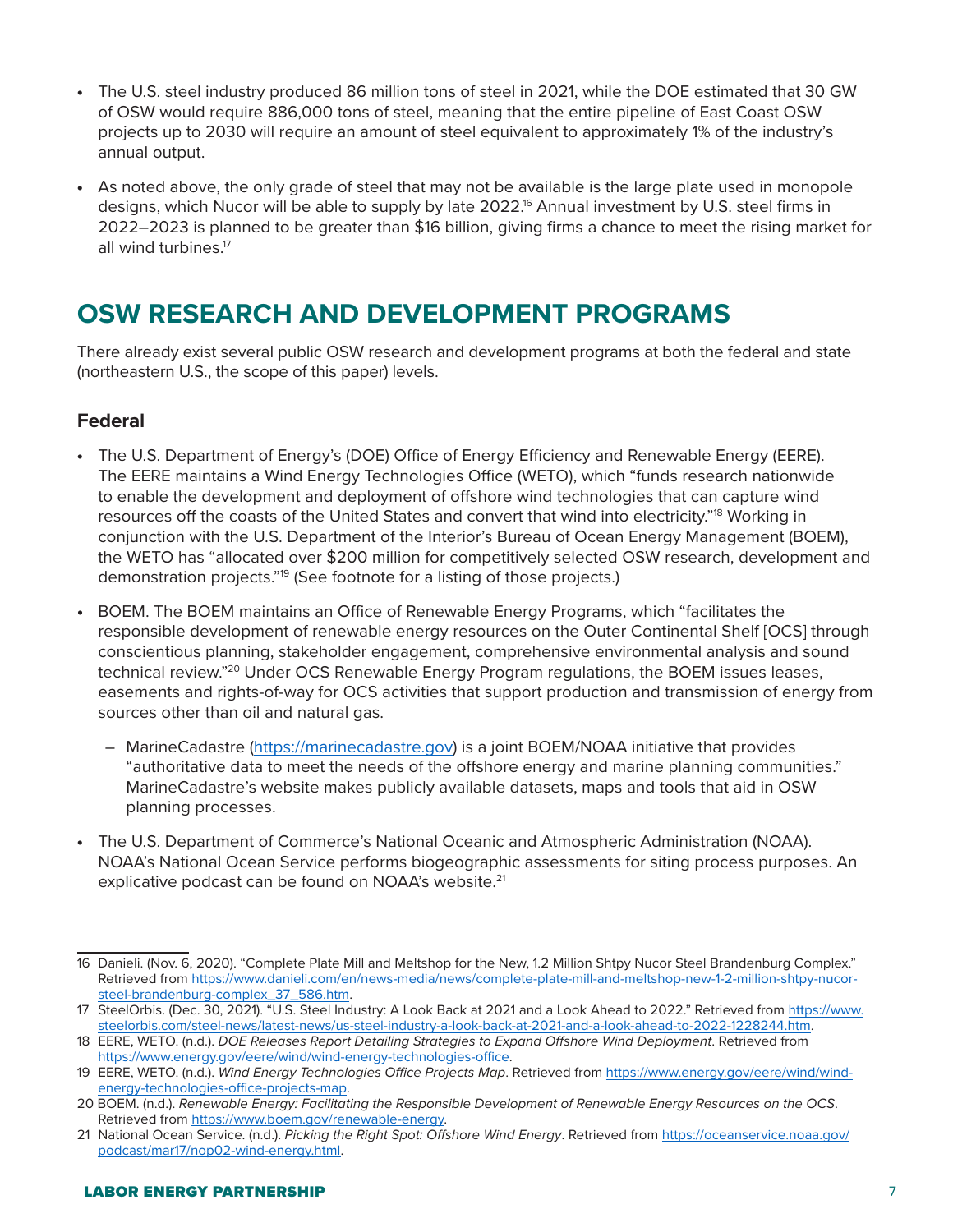#### **State**

- Massachusetts: The Massachusetts Clean Energy Center (MassCEC) is a state economic development agency devoted to the clean energy sector. MassCEC funds in-state academic and research institutions to advance research and innovation in OSW development, technology and operations.<sup>22</sup>
- Rhode Island: The University of Rhode Island is a National Sea Grant College and performs OSW research.23
- New York:
	- In 2018, the DOE created the National Offshore Wind Research and Development Consortium (NYSERDA; [https://nationaloffshorewind.org\)](https://nationaloffshorewind.org) and competitively selected the NYSERDA to administer it.

The consortium is a "nationally focused, independent, not-for-profit organization dedicated to managing industry-focused research and development of OSW to maximize economic benefits for the United States." Using matching New York state and federal grants, the consortium has \$41 million to support efforts that "address barriers to OSW development in the U.S. and seek to reduce the levelized cost of electricity." Membership includes federal and state agencies, developers, industry, academia and researchers. There is an independent board of advisors, and the consortium is designed to be financially self-sustaining.

The consortium issues competitive solicitations for OSW technology projects, divided among three core categories: (1) OSW plant technology advancement, (2) OSW power resource and physical site characterization and (3) installation, O&M and supply chain solutions.

- In January 2022, Gov. Kathy Hochul (New York) in her State of the State address announced a plan to strengthen New York's renewable energy leadership and make a nation-leading \$500 million investment in OSW. This plan would directly invest in OSW manufacturing and supply chain infrastructure and create more than 6,800 green jobs, with a combined economic impact of \$12.1 billion statewide.
- New Jersey:
	- Rutgers University (the state's leading public university) performs OSW research under the auspices of the Rutgers University Center for Ocean Observing Leadership, or RUCOOL.24
	- In January 2022, New Jersey also joined the National Offshore Wind Research and Development Consortium (NOWRDC). The New Jersey Board of Public Utilities (NJBPU) is the state agency involved, and it will contribute \$1 million over four years to support research initiatives in OSW and coordinate NOWRDC activities with the Wind Institute and the New Jersey Economic Development Authority (NJEDA).
	- NOWRDC funds OSW R&D projects on a competitive basis. Its objectives are articulated in its October 2019 roadmap.<sup>25</sup> It was initially funded with \$41 million in matching grants from the DOE and NYSERDA. Additional contributions have been made by state members Maryland, Virginia, Massachusetts, and now New Jersey.

<sup>22</sup> MassCEC. (n.d.). *Offshore Wind*. Retrieved from [https://www.masscec.com/offshore-wind.](https://www.masscec.com/offshore-wind)

<sup>23</sup> University of Rhode Island. (n.d.). *Offshore Renewable Energy: Research*. Retrieved from [https://web.uri.edu/offshore](https://web.uri.edu/offshore-renewable-energy/research/)[renewable-energy/research/.](https://web.uri.edu/offshore-renewable-energy/research/)

<sup>24</sup> RUCOOL. (n.d.). *Offshore Wind*. Retrieved from<https://rucool.marine.rutgers.edu/research/offshore-wind/>.

<sup>25</sup> NOWRDC. (October 2019). *Research and Development Roadmap Version 2.0*. Retrieved from [https://nationaloffshorewind.org/](https://nationaloffshorewind.org/wp-content/uploads/2019/12/National-Offshore-Wind-Research-and-Development-Consortium-Roadmap-2.0.pdf) [wp-content/uploads/2019/12/National-Offshore-Wind-Research-and-Development-Consortium-Roadmap-2.0.pdf.](https://nationaloffshorewind.org/wp-content/uploads/2019/12/National-Offshore-Wind-Research-and-Development-Consortium-Roadmap-2.0.pdf)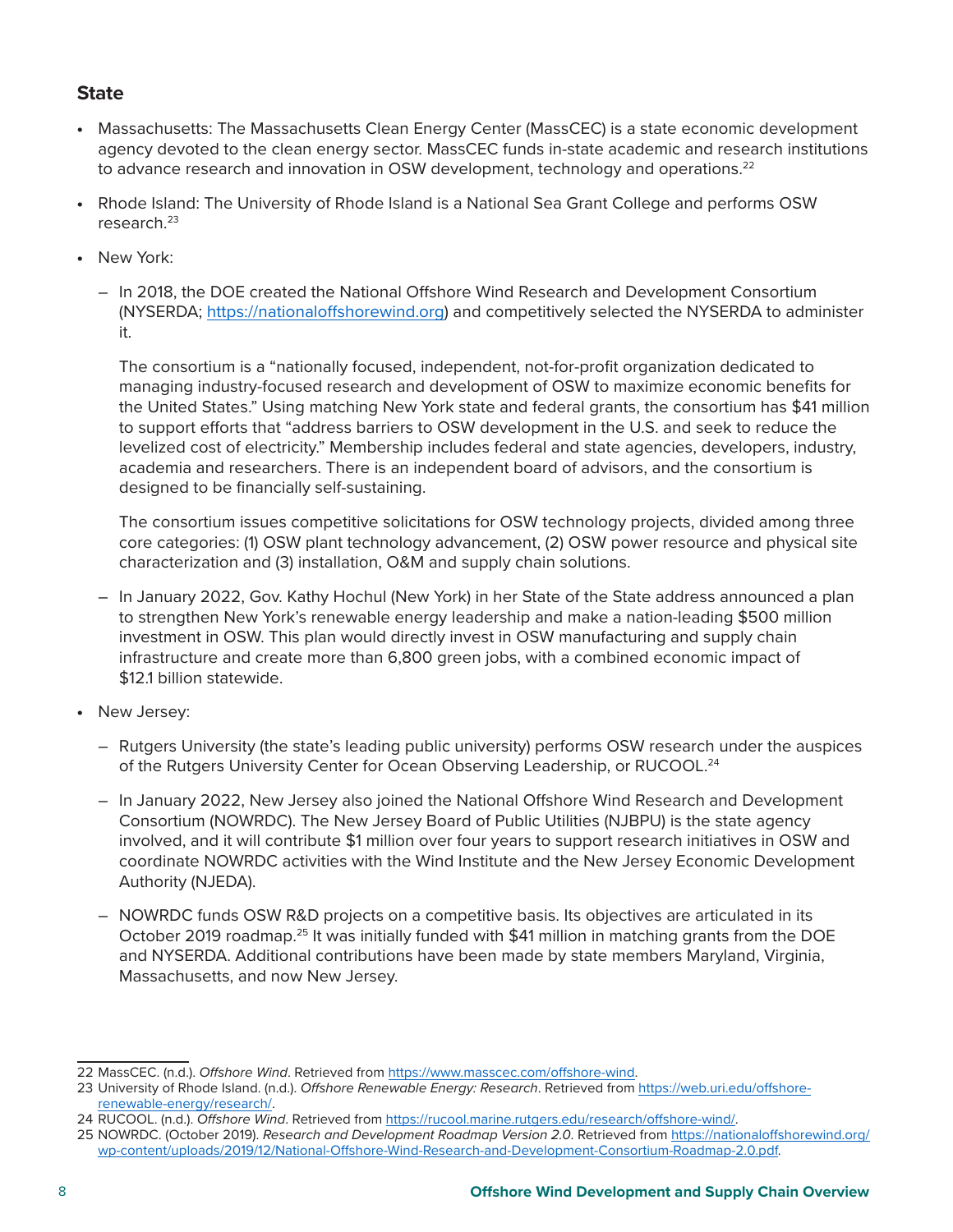- Delaware:
	- The University of Delaware's Center for Research in Wind (CReW): The CReW (<https://crew.udel.edu/>) is part of the Delaware Energy Institute (<https://dei.udel.edu>), also at the University of Delaware. It conducts research and publishes in peer-reviewed publications and law journals on offshore and coastal wind power, transmission planning and storage to support large-scale carbon-free power systems. Despite the name, CReW also works on vehicle-to-grid electric storage issues. Among other projects, the CReW has established the Atlantic Wind Consortium, a project funded by the DOE.<sup>26</sup> The consortium is an industry-university association that has conducted several research projects to advance wind turbine technologies and created a program of graduate study in OSW power.
- Maryland:
	- Maryland Energy Administration (MEA)'s Fiscal Year (FY) 2022 Maryland Offshore Wind Capital Expenditure Program<sup>27</sup>: The program is issuing competitive grants of up to \$400,000 to support new or existing emerging businesses entering the OSW supply chain in Maryland by offsetting their CAPEX investments. Applicants must contribute at least 50% of the total project costs as matching funds or in-kind services. The total program budget is \$1.6 million for the year.
	- FY 2022 Maryland Offshore Wind Workforce Training Program: This program is issuing competitive grants of up to \$400,000 to support new or existing workforce training centers entering the OSW industry by offsetting their CAPEX investments and/or OPEX. Applicants must contribute at least 25% of the total project costs as matching funds or in-kind services. The total program budget is \$1.2 million for the year. The MEA may increase or decrease the program budget at its sole discretion and without notice.
- Virginia:
	- Virginia Coastal Energy Research Consortium (VCERC): The VCERC was created in 2006 to include Old Dominion University, the Virginia Institute of Marine Science of the College of William & Mary, the Advanced Research Institute of Virginia Polytechnic Institute and State University, James Madison University, Norfolk State University, Virginia Commonwealth University, Hampton University, George Mason University and the University of Virginia and was located at Old Dominion University. According to statutory language, "the Consortium shall serve as an interdisciplinary study, research and information resource for the Commonwealth on coastal energy issues."<sup>28</sup> The consortium appears to be defunct at this time. The statute was repealed, effective October 1, 2021,<sup>29</sup> and the VCERC currently has no online presence.

<sup>26</sup> CReW. (n.d.). *Atlantic Wind Consortium*. DOE project number: DE-EE0003535. Retrieved from [https://crew.udel.edu/wind](https://crew.udel.edu/wind-power/projects/atlantic-wind-consortium/)[power/projects/atlantic-wind-consortium/.](https://crew.udel.edu/wind-power/projects/atlantic-wind-consortium/)

<sup>27</sup> MEA. (n.d.). *Wind Energy in Maryland*. Retrieved from [https://energy.maryland.gov/Pages/Info/renewable/windprograms.aspx.](https://energy.maryland.gov/Pages/Info/renewable/windprograms.aspx)

<sup>28</sup> Virginia Legislative Information System (LIS). (2006). S. 262, [105th Cong. §2(a)] (2006). Retrieved from [https://lis.virginia.gov/](https://lis.virginia.gov/cgi-bin/legp604.exe?061+ful+CHAP0939&061+ful+CHAP0939) [cgi-bin/legp604.exe?061+ful+CHAP0939&061+ful+CHAP0939](https://lis.virginia.gov/cgi-bin/legp604.exe?061+ful+CHAP0939&061+ful+CHAP0939).

<sup>29</sup> Virginia Code § 67-600 (Repealed effective Oct. 1, 2021). Virginia Coastal Energy Research Consortium established. Retrieved from [https://law.lis.virginia.gov/vacodefull/title67/chapter6/.](https://law.lis.virginia.gov/vacodefull/title67/chapter6/)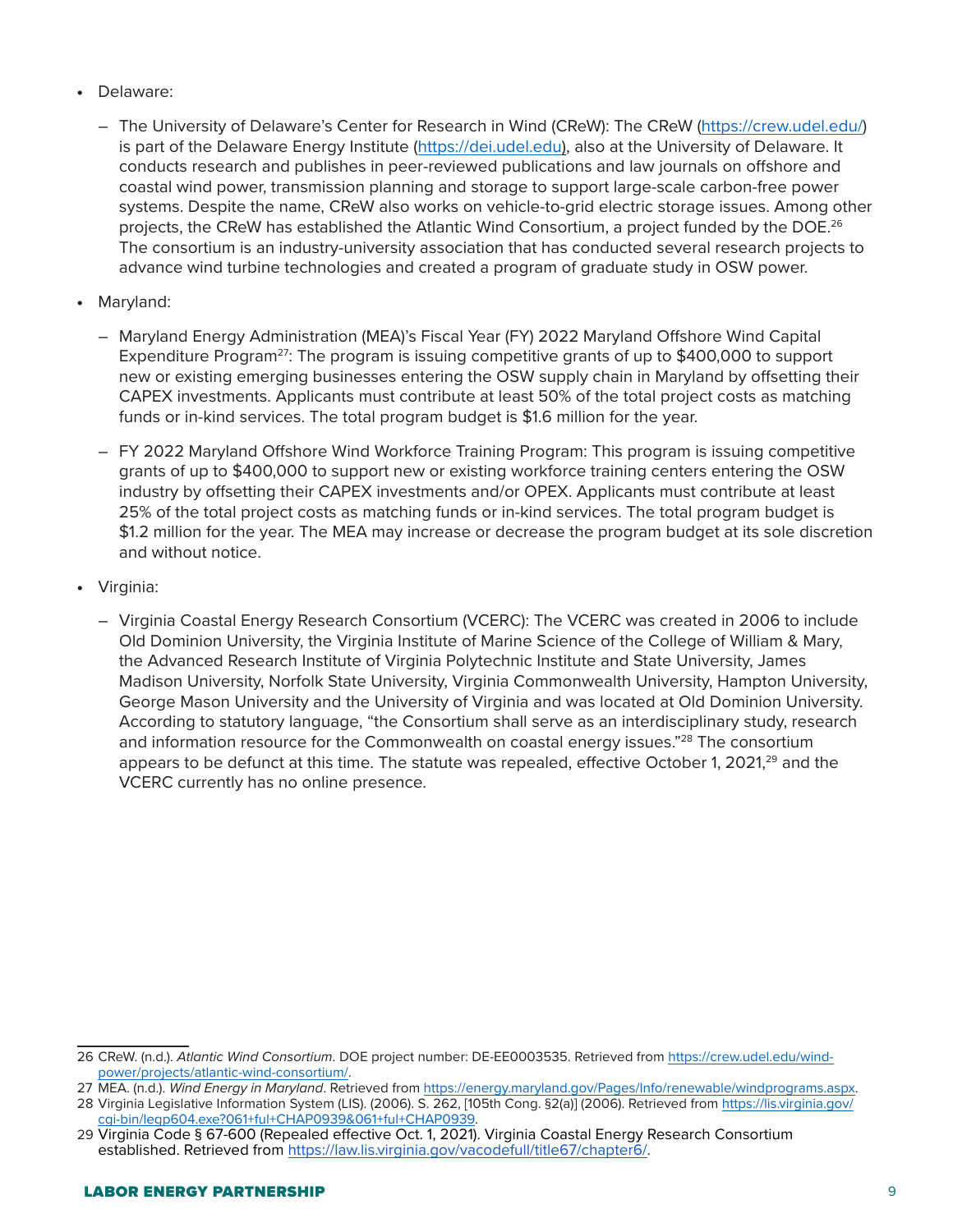- Virginia Offshore Wind Development Authority (VOWDA)30: The VOWDA is an authority created through 2010 legislation.<sup>31</sup> Its mission is to facilitate, coordinate and support development of the OSW energy industry, OSW energy projects and supply chain vendors by:
	- › Collecting ocean and environmental data
	- › Identifying regulatory and administrative barriers
	- › Working with local, state and federal government agencies to upgrade port and logistic facilities and sites
	- $\rightarrow$  Ensuring development is compatible with other ocean uses and avian/marine wildlife
	- › Recommending ways to encourage and expedite OSW industry development

## **STATE OSW WORKFORCE DEVELOPMENT PROGRAMS**

- Massachusetts:
	- $-$  MassCEC: According to the MassCEC website, $32$  its goal is to support the development of a skilled and capable workforce and address identified gaps and needs for the new OSW industry. MassCEC, in partnership with Vineyard Wind and Mayflower Wind, has awarded more than \$2 million in grants to Massachusetts institutions, labor unions, nonprofit organizations and businesses to support new OSW workforce training and development programs and projects in the Commonwealth.

MassCEC is piloting a Community of Practice (CoP) for Massachusetts Offshore Wind Workforce Training and Development, which aims to help the OSW workforce grantees and other interested partners and stakeholders' network, share information and resources, coordinate and collectively develop training and educational pathways into and through the OSW industry. Through this CoP, MassCEC aims to build a cohesive and comprehensive ecosystem of training providers, educational institutions, community development organizations and support services organizations throughout the Commonwealth that can work collaboratively to build a world-class OSW workforce in Massachusetts.

In August 2021, MassCEC awarded \$1.6 million in grants to OSW workforce training programs aimed at reducing specific obstacles for people of color and low-income people. Eight grants were made, each targeting a specific obstacle that might prevent people of color and low-income people from pursuing OSW jobs.33

Furthermore, in 2018 MassCEC released its *2018 Massachusetts Offshore Wind Workforce Assessment.*34 This report is a comprehensive analysis of labor needs and economic impacts associated with the planning, construction and maintenance of OSW energy in the Massachusetts and Rhode Island/Massachusetts Wind Energy Areas.

<sup>30</sup> VOWDA. (n.d.). *About the Virginia Offshore Wind Development Authority*. Retrieved from [https://www.vaoffshorewind.org/](https://www.vaoffshorewind.org/authority/about) [authority/about.](https://www.vaoffshorewind.org/authority/about)

<sup>31</sup> Virginia Code. Chapter 12. Virginia Offshore Wind Development Authority. Retrieved from [https://law.lis.virginia.gov/vacode/](https://law.lis.virginia.gov/vacode/title67/chapter12/) [title67/chapter12/](https://law.lis.virginia.gov/vacode/title67/chapter12/).

<sup>32</sup> MassCEC. (n.d.). *Offshore Wind Workforce Community of Practice*. Retrieved from [https://www.masscec.com/offshore-wind](https://www.masscec.com/offshore-wind-workforce-community-practice)[workforce-community-practice.](https://www.masscec.com/offshore-wind-workforce-community-practice)

<sup>33</sup> Shemkus, S. (Aug. 3, 2021). "Massachusetts Grants Focus on Equity in Offshore Wind Workforce Development." Retrieved from <https://energynews.us/2021/08/03/massachusetts-grants-focus-on-equity-in-offshore-wind-workforce-development/>.

<sup>34</sup> Vigeant, P., Donovan, A., Menard, J., et al. (2018). *2018 Massachusetts Offshore Wind Workforce Assessment*. MassCEC. Retrieved from [http://files.masscec.com/2018%20MassCEC%20Workforce%20Study.pdf.](http://files.masscec.com/2018%20MassCEC%20Workforce%20Study.pdf)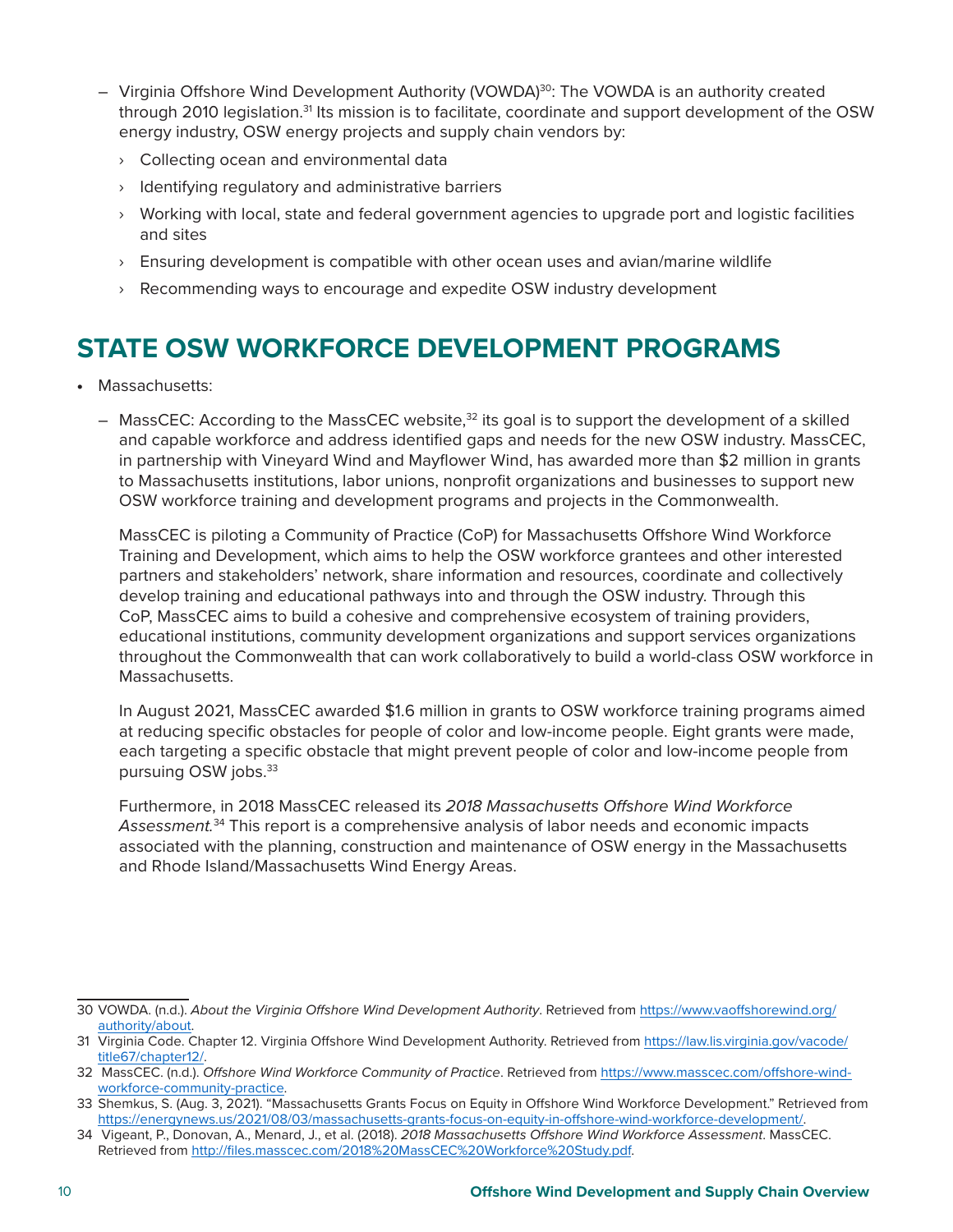- Rhode Island:
	- WindWinRI [\(https://windwinri.com\)](https://windwinri.com) was created by the North Kingstown Chamber of Commerce (CoC). The CoC is the leader of a consortium of economic development, education and business partners dedicated to designing and implementing a strategic, demand-driven career pathway system that meets the employment needs of Rhode Island businesses. Additionally, the innovative system for capacity building makes available professional credentials for local students and incumbent workers for long-lasting placements within the wind energy technology industry. The chamber has received a multiyear Real Jobs Planning Grant to initiate the career pathway system design and implementation.
- New York: The Empire State has established several institutions:
	- New York Offshore Wind Training Institute (OWTI): In 2020 the \$20 million OWTI was launched through the State University of New York's (SUNY) Farmingdale State College and Stony Brook University campuses. These academic centers on Long Island are developing a plan for deploying the public funds and have issued the first solicitation for \$3 million to support organizations focusing on early training and skills development for disadvantaged communities.<sup>35</sup> The first two winning proposals will receive a combined \$569,618 to support early training and skills development for disadvantaged communities and priority populations—including veterans, individuals with disabilities, low-income individuals, homeless individuals and single parents—in both the Capital Region and New York City. Awardees include:
		- › Hudson Valley Community College (HVCC) in Troy, New York: In support of the Capital Region's OSW initiative, HVCC recently began offering a two-year associate degree in welding and fabrication and will focus student recruitment efforts on priority populations in urban and rural disadvantaged communities, providing full or partial scholarships to participants. Foundational welding skills training will be provided by the Capital Region Educational Opportunity Center, a division of HVCC, with additional noncredit training and certifications will be provided at the college's main campus. The college will also partner with regional manufacturers building turbine components to provide a skilled workforce pipeline of welders and fabricators, aiming to train 75 individuals, including 65 from priority populations and disadvantaged communities.
		- › LaGuardia Community College (LAGCC) in Queens, New York: LAGCC is collaborating with Siemens Gamesa for workforce training in the construction, repair and maintenance of OSW facilities in the New York City metro area. The college will convene employers to detail the skill gaps for both new entrants to the workforce and incumbent workers in the construction trades to help inform and develop a best-in-class custom curriculum. A total of 50 low-income individuals from the Brooklyn-Queens waterfront will be trained to work as OSW technicians.
	- National Offshore Wind Training Center (NOWTC) at Suffolk County Community College: The developers of New York's Sunrise Wind project have invested \$10 million in the NOWTC at Suffolk County Community College on Long Island.<sup>36</sup> The NOWTC will train and certify workers through the nation's first Global Wind Organization (GWO) Training Center for OSW, also located on Long Island.<sup>37</sup> The Center of Excellence for Offshore Energy at SUNY Maritime College was launched with a grant from the New York State Clean Energy Career Initiative. The center is working to develop classroom and online training programs for wind operations, dynamic positioning and offshore vessel operations.38 The center's stated objectives are to: (a) develop in-class/online courses and programs for offshore renewable energy to include credit/noncredit courses leading to certificates and degrees, (b) foster Maritime College curriculum change and innovation in the area of offshore

<sup>35</sup> NYSERDA. (n.d.). *Offshore Wind: Workforce Development*. Retrieved from [https://www.nyserda.ny.gov/All%20Programs/](https://www.nyserda.ny.gov/All%20Programs/Programs/Offshore%20Wind/Focus%20Areas/Supply%20Chain%20Economic%20Development/Workforce%20Development) [Programs/Offshore%20Wind/Focus%20Areas/Supply%20Chain%20Economic%20Development/Workforce%20Development.](https://www.nyserda.ny.gov/All%20Programs/Programs/Offshore%20Wind/Focus%20Areas/Supply%20Chain%20Economic%20Development/Workforce%20Development)

<sup>36</sup> Ørsted. (March 29, 2019). "Sunrise Wind Announces Plan to Launch Long Island-Based National Workforce Training Center for Offshore Wind." Retrieved from<https://us.orsted.com/news-archive/2019/04/sunrise-wind-announces-plan>.

<sup>37</sup> NYSERDA, n.d.

<sup>38</sup> SUNY Maritime College. (n.d.). *About the Center of Excellence for Offshore Energy at SUNY Maritime College*. Retrieved from <https://www.sunymaritime.edu/aboutcenters-excellence/center-excellence-offshore-energy>.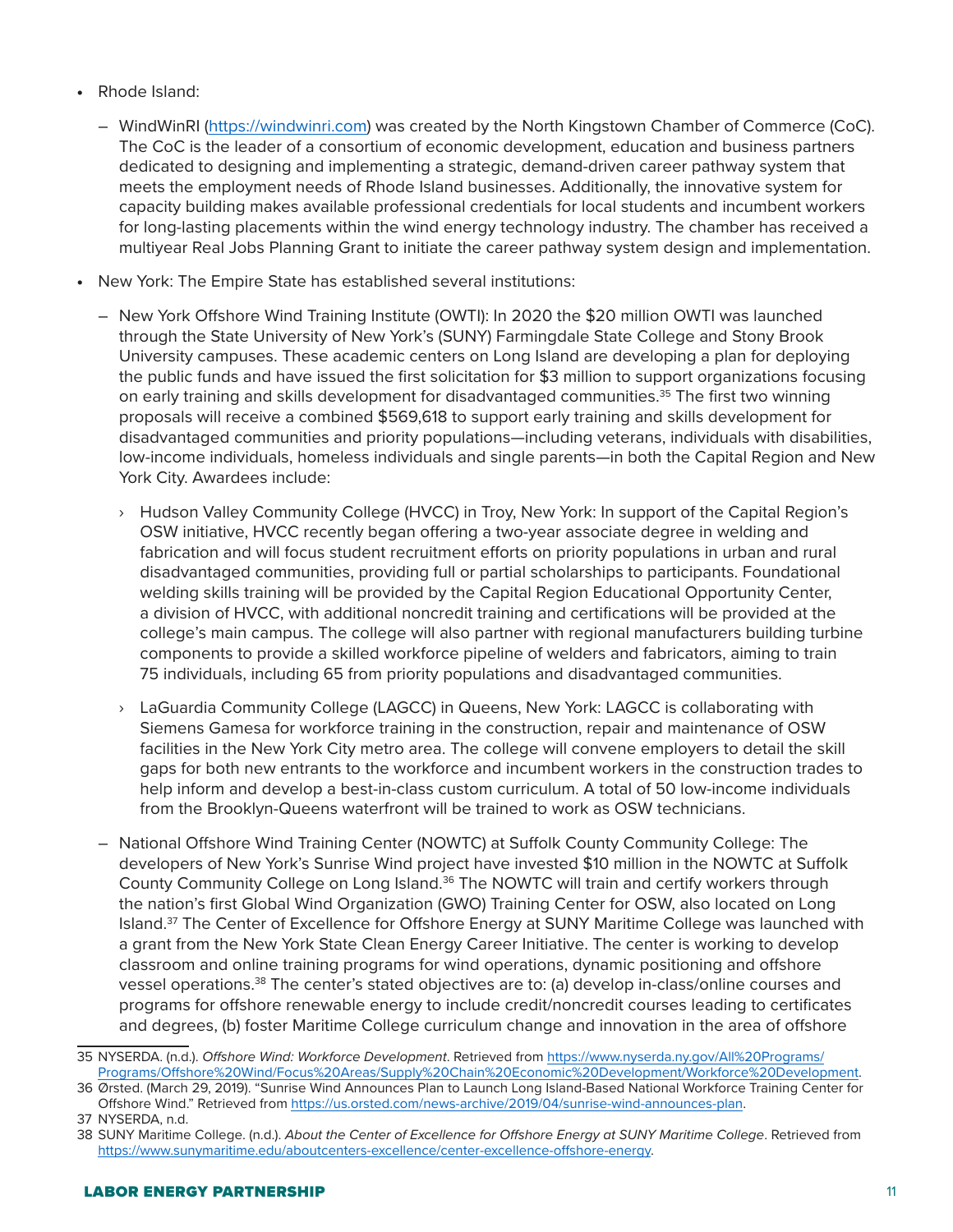renewable energy (production, installation and maintenance) and (c) provide collaborative research opportunities for faculty and students.

- New Jersey:
	- The NJEDA<sup>39</sup> runs several OSW workforce development programs:
		- › Wind Innovation and New Development (WIND) Institute: Still nascent, it was called for by Gov. Phil Murphy (New Jersey) in Executive Order 79 (2019). According to the Wind Council Report's April 2020 recommendations,<sup>40</sup> the WIND Institute will:
			- Be established as an independent authority with a corollary nonprofit
			- Have an advisory board that enables all stakeholder groups, including industry, organized labor, academia and other interested parties to guide its activities
			- Coordinate and galvanize cross-organizational efforts by acting as a centralized hub for OSW workforce development
			- Champion research, innovation and thought leadership that unlocks market potential
			- Leverage a combination of state funding, federal funding and, where appropriate and feasible, philanthropic funding to ensure sustained and adequate support
			- Have a dedicated physical presence to support in-person collaboration and act as a hub of activity for the region's industry
		- › With respect to OSW occupational training, the WIND Institute will:
			- Establish a wind turbine technician occupation in New Jersey by creating training programs in consultation with industry and postsecondary educational institutions
			- Expand the pipeline of trade workers with the skills and qualifications required for OSW, by working with local trade organizations (unions), secondary education institutions and community colleges to help workers gain these specialized skills and qualifications
			- Introduce a GWO Safety Certification, establishing a certification program and ensuring that New Jersey has the required training facilities
	- The NJEDA also announced in December 2021 that it plans to enter into a memorandum of understanding (MOU) with the Gloucester County Institute of Technology (GCIT) to support the expansion of the GCIT's welding and painting programs with an eye to the OSW industry. GCIT is a four-year vocational-technical public high school located in Deptford Township, in Gloucester County, New Jersey, about 8 miles from Paulsboro, home of the New Jersey Wind Port (NJWP). Through the MOU, the NJEDA will provide up to \$75,000 for programs that prepare students and workers for jobs in heavy steel OSW component manufacturing, funded by the NJBPU. This program will be run in collaboration with EEW American Offshore Structures (EEW AOS), a leading manufacturer of OSW monopile foundations, to expand and tailor its welding and painting programs.

EEW AOS and GCIT have already made commitments to support the expansion of these programs, including securing donated welding equipment from welding manufacturer Lincoln Electric that will be used in production. Welding for these OSW tower foundations occurs onshore in fabrication facilities using specialized machines and welding consumables. Lincoln Electric will also be conducting a train-the-trainer program for GCIT and other regional vocational school welding instructors focused on the primary welding processes and materials used in production.

<sup>39</sup> NJEDA. (2022). *Offshore Wind*. Retrieved from [https://www.njeda.com/offshorewind/.](https://www.njeda.com/offshorewind/)

<sup>40</sup> Wind Council. (April 22, 2020). *Wind Council Report: Recommendations Issued Pursuant to Executive Order No. 79*. Retrieved from [https://1e7pr71cey5c3ol2neoaoz31-wpengine.netdna-ssl.com/wp-content/uploads/2020/12/Wind-Council-Final-](https://1e7pr71cey5c3ol2neoaoz31-wpengine.netdna-ssl.com/wp-content/uploads/2020/12/Wind-Council-Final-Report_2020-04-21-2.pdf)[Report\\_2020-04-21-2.pdf.](https://1e7pr71cey5c3ol2neoaoz31-wpengine.netdna-ssl.com/wp-content/uploads/2020/12/Wind-Council-Final-Report_2020-04-21-2.pdf)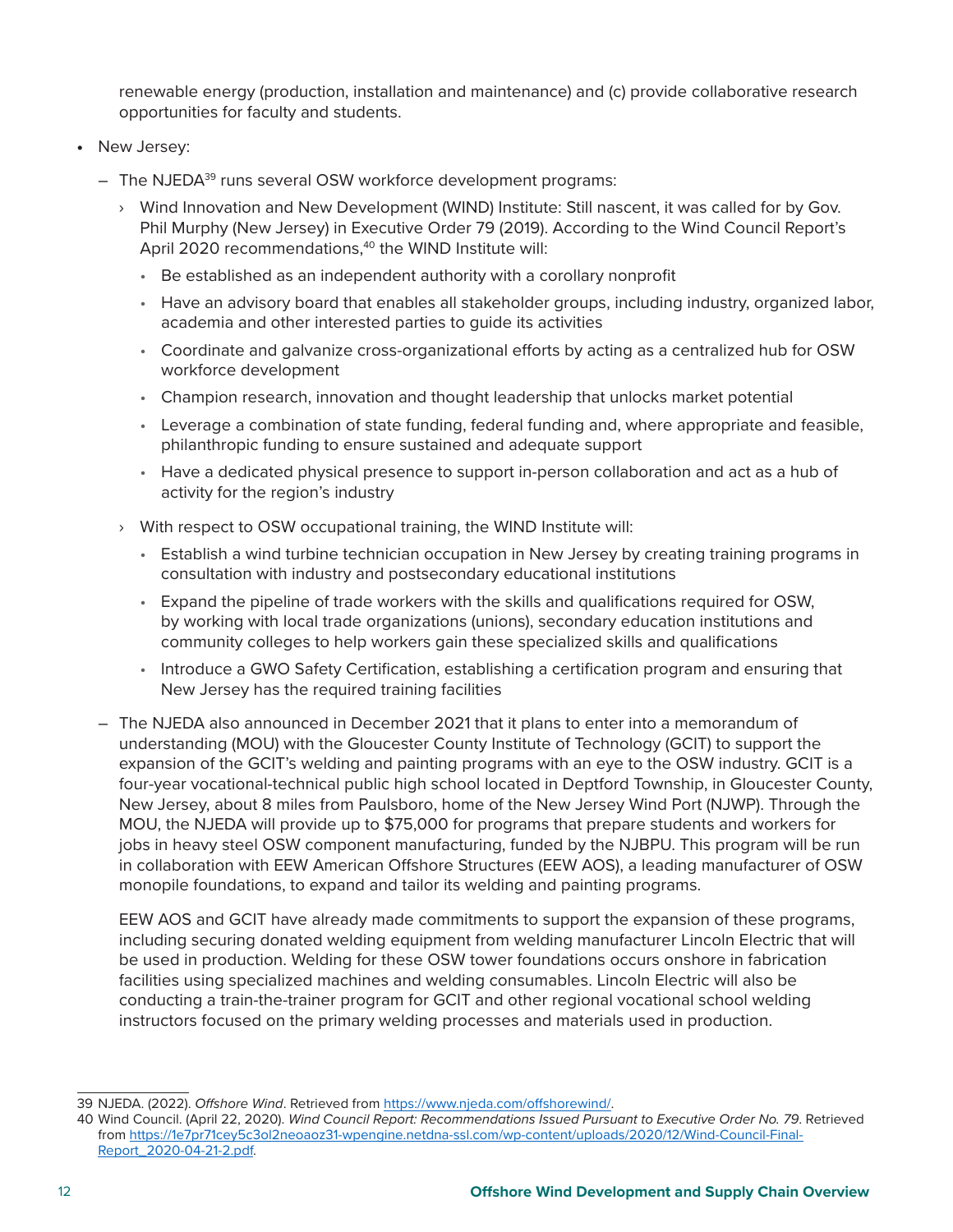In December 2020, EEW AOS announced a \$250 million investment in a state-of-the-art manufacturing facility to build steel monopiles. The facility is located at the Paulsboro Marine Terminal, proximate to the NJWP site. Construction on the facility broke ground in 2021, and the hiring of specialized welders and painters is projected to begin by the end of 2022.<sup>41</sup>

- New Jersey Wind Turbine Tech Training Challenge: The challenge is a competitive grant program awarding up to \$1 million to a New Jersey community college to establish an OSW turbine technician training program that includes an industry-recognized credit-bearing certificate program and pathway to an associate degree or higher.
- New Jersey Offshore Wind Safety Training Challenge: The challenge is a grant program administered by the Office of the Secretary of Higher Education (OSHE), with the support of the NJEDA. The challenge helps to establish an industry-recognized training program and facility that is foundational for preparing New Jersey workers to participate in and support the growth of the OSW energy sector in the state. The training program and supporting facility is the first of its kind in the state and enables New Jersey to strengthen its leadership position in OSW energy. The competition was structured as a challenge in which New Jersey–based community colleges and training providers, including labor unions, nonprofit or community organizations and private training providers, were given an opportunity to submit proposals for establishing a GWO-accredited Basic Safety and Sea Survival Training program in New Jersey. An evaluation committee evaluated, scored and ranked submissions and recommended one proposal for the OSHE's consideration for a potential grant award. In July 2021, Atlantic Cape Community College, in Hamilton, New Jersey, won the challenge and was awarded \$3 million to establish an industry-recognized GWO safety training program and facility.
- Maryland:
	- $-$  The MEA's FY 2022 Maryland Offshore Wind Workforce Training Program<sup>42</sup>: This program has a budget of \$1.2 million to distribute in competitive grant awards to support new or existing workforce training centers entering the OSW industry by offsetting their CAPEX investments and/or OPEX. Each grant may be no more than \$400,000 and may cover no more than 75% of project costs. Applicants must contribute at least 25% of total project costs as matching funds or in-kind services. The MEA may increase or decrease the program budget at its sole discretion and without notice.

## **OSW UNION TRAINING**

Unions have been active in organizing OSW, with some success. In November 2020, Ørsted announced an agreement with North America's Building Trades Unions (NABTU). The partnership created a national agreement designed to transition U.S. union construction workers into the OSW industry in collaboration with the leadership of the 14 U.S. NABTU affiliates and the AFL-CIO. The agreement is based on a model developed by the Rhode Island Building Trades for the Block Island Wind Farm project.

Ørsted, along with its partners, will work together with the building trades' unions to identify the skills necessary to accelerate an OSW construction workforce. The groups will match those needs against the available workforce, timelines, scopes of work and certification requirements to fulfill Ørsted's pipeline of projects down the East Coast. Ørsted and NABTU, along with their affiliates and state and local councils, have agreed to work together on long-term strategic plans for the balanced and sustainable development of Ørsted's OSW projects. Nevertheless, this agreement remains an MOU. Negotiation is still ongoing in terms of project labor agreements (PLA).

<sup>41</sup> "Agreement Will Expand Job Training for Offshore Wind Component Manufacturing." (Dec. 21, 2021). New Jersey Business Magazine. Retrieved from [https://njbmagazine.com/njb-news-now/njeda-gcit-agreement-will-expand-job-training-program-for](https://njbmagazine.com/njb-news-now/njeda-gcit-agreement-will-expand-job-training-program-for-careers-in-offshore-wind-component-manufacturing/)[careers-in-offshore-wind-component-manufacturing/](https://njbmagazine.com/njb-news-now/njeda-gcit-agreement-will-expand-job-training-program-for-careers-in-offshore-wind-component-manufacturing/).

<sup>42</sup> MEA. (n.d.). *Maryland Offshore Wind Workforce Training Program—FY 2022*. Retrieved from [https://energy.maryland.gov/](https://energy.maryland.gov/Pages/Info/renewable/offshorewindworkforce.aspx) [Pages/Info/renewable/offshorewindworkforce.aspx.](https://energy.maryland.gov/Pages/Info/renewable/offshorewindworkforce.aspx)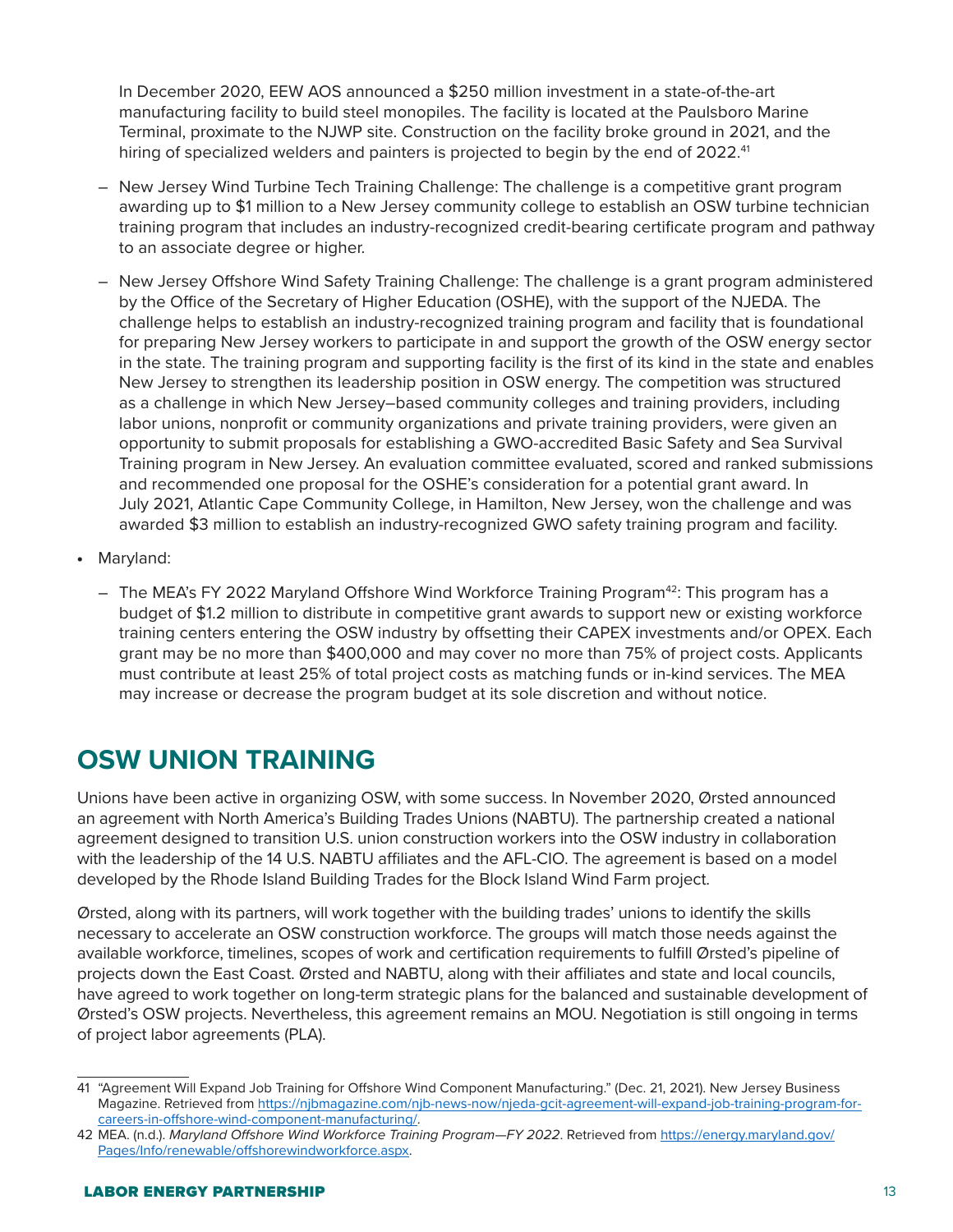In January 2021, Dominion Energy announced that it would collaborate with the Virginia State Building and Construction Trades Council, the Electrical Workers and the Laborers' Mid-Atlantic Region to negotiate a PLA for the onshore power interconnection work as part of the first stage of its Coastal Virginia Offshore Wind project.43

Vineyard Wind, a joint venture of Copenhagen Infrastructure Partners P/S and Avangrid, Inc., has negotiated a PLA with the Massachusetts Building Trades Council to ensure opportunities for local skilled labor. The agreement allocates \$500,000 to a special fund for preapprenticeship and recruitment programs such as Building Pathways South, which will create opportunities for low-income residents, particularly in underserved communities, to both work on the Vineyard Wind project and achieve family-sustaining careers in the union construction industry. Moreover, the terms of the agreement will ensure that a majority of the workforce is from local communities, specifically from Bristol, Plymouth, Barnstable and Dukes counties, in addition to setting concrete hiring targets for women and people of color. This agreement includes a high-voltage and fiber-optic training program for local union workers at the Electrical Workers' training site in Taunton, Massachusetts. Workforce development is a critical part of the success of the burgeoning OSW industry because the required skills and safety standards are different from traditional job requirements onshore.<sup>44</sup>

# **MANUFACTURING AND PORT DEVELOPMENT**

Port development is a critically to be a weak link in the United States' OSW supply chain. Current port marshalling areas can only meet half of our potential OSW demand, according to an assessment of OSW port infrastructure and deployment methods conducted by energy policy analyst Sara Parkison, a PhD candidate at the University of Delaware. Her conclusions include the necessity of developing "forward-looking port and vessel designs that will allow for more efficient and cost-effective deployment," as well as architectural and engineering advancements, in design in order to meet the Biden administration goal of 30 GW of OSW energy by 2030.

Marshalling ports are large waterside sites with the acreage and weight-carrying capacity needed to assemble, store and deploy OSW wind turbines. They are difficult to site because:

- The optimal East Coast sites are either already developed or set aside for conservation
- Space requirements are great (up to 54 acres over two years for a 1-GW project)
- Lack of overhead access from port to sea (bridges and power lines that can snag vertically transported turbine sets)
- Lack of deep enough shipping channels

Europe has designed and built megaports for the mass deployment of OSW turbines. The total area of the top three European marshalling ports are three times the size of all U.S. ports.<sup>45</sup> Furthermore, according to Jay Borkland, board chair of the Business Network for Offshore Wind, U.S. ports will also need to develop more space-saving ways of storing the components in marshalling ports.<sup>46</sup> Specifically, tower sections will have to be stored closer together, and blades will have to be stacked tighter in the U.S. ports than those in the European ports, Borkland said.

<sup>43</sup> Jackson, M., and Castillo, M. (March 30, 2021). "Offshore Wind and Labor Union Partnerships: A Boon for an Equitable Green Recovery." Atlantic Council. Retrieved from [https://www.atlanticcouncil.org/blogs/energysource/offshore-wind-and](https://www.atlanticcouncil.org/blogs/energysource/offshore-wind-and-labor-union-partnerships-a-boon-for-an-equitable-green-recovery/#:~:text=Dominion%20Energy%20announced%20on%20January,Atlantic%20Region-to%20negotiate%20a)[labor-union-partnerships-a-boon-for-an-equitable-green-recovery/#:~:text=Dominion%20Energy%20announced%20on%20](https://www.atlanticcouncil.org/blogs/energysource/offshore-wind-and-labor-union-partnerships-a-boon-for-an-equitable-green-recovery/#:~:text=Dominion%20Energy%20announced%20on%20January,Atlantic%20Region-to%20negotiate%20a) [January,Atlantic%20Region—to%20negotiate%20a](https://www.atlanticcouncil.org/blogs/energysource/offshore-wind-and-labor-union-partnerships-a-boon-for-an-equitable-green-recovery/#:~:text=Dominion%20Energy%20announced%20on%20January,Atlantic%20Region-to%20negotiate%20a).

<sup>44</sup> Vineyard Wind. (n.d.). "Building Trades Union and Vineyard Wind Sign Historic Project Labor Agreement" [Press release]. Retrieved from [https://www.vineyardwind.com/press-releases/2021/7/16/building-trades-union-and-vineyard-wind-sign-historic](https://www.vineyardwind.com/press-releases/2021/7/16/building-trades-union-and-vineyard-wind-sign-historic-project-labor-agreement)[project-labor-agreement.](https://www.vineyardwind.com/press-releases/2021/7/16/building-trades-union-and-vineyard-wind-sign-historic-project-labor-agreement)

<sup>45</sup> Hayes, E. (Oct. 18, 2021). "Report: Planned OSW Assembly Ports Will Only Meet Half of Demand." NetZero Insider. Retrieved from [https://www.rtoinsider.com/articles/28888-planned-osw-assembly-ports-meet-half-demand.](https://www.rtoinsider.com/articles/28888-planned-osw-assembly-ports-meet-half-demand)

<sup>46</sup> Ibid.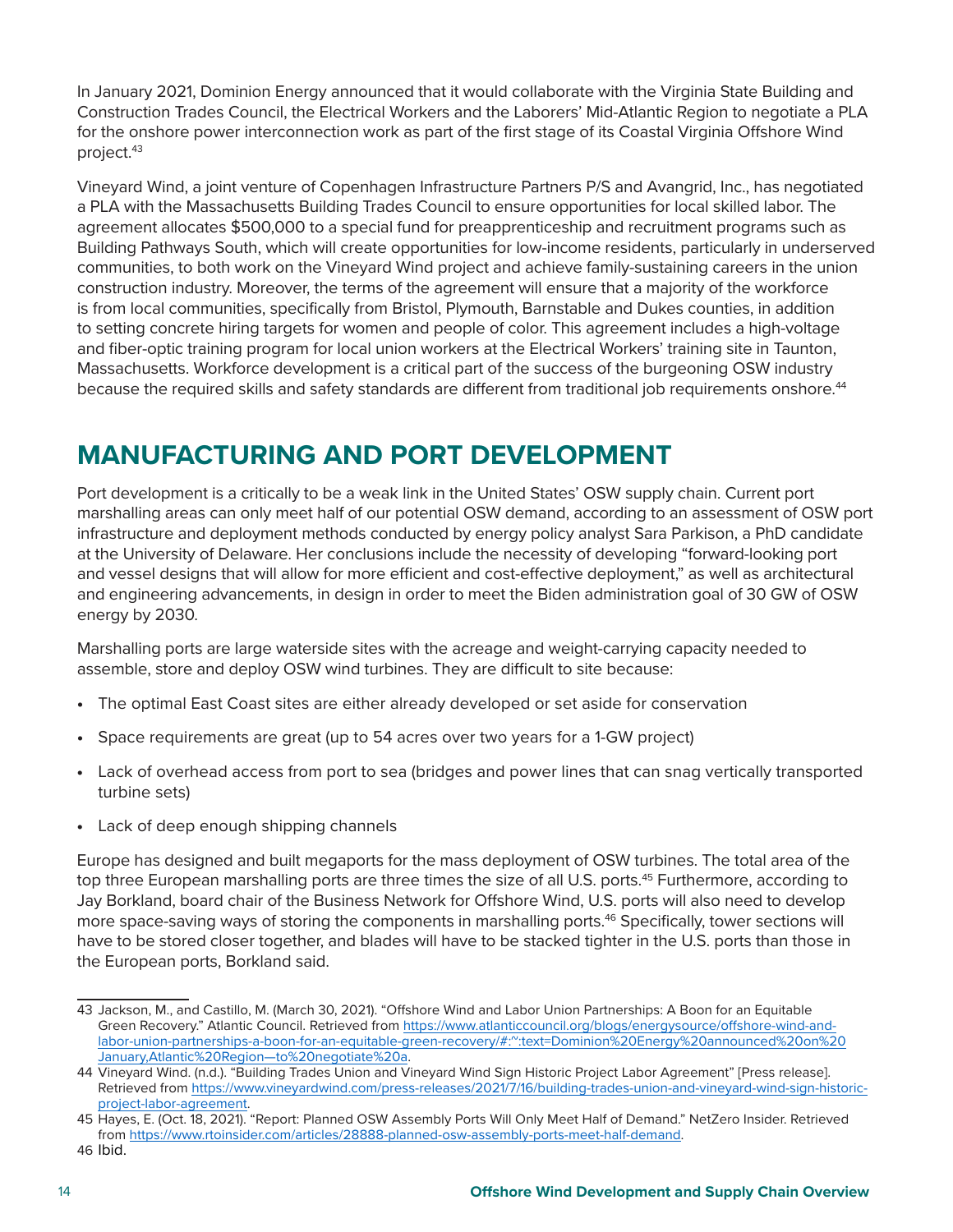New Jersey currently holds America's lead in OSW port development. The NJWP, which will be the first purpose-built wind port on the East Coast, is designed to host OSW blade, tower and nacelle manufacturers on more than 100 acres of co-located space. Developers broke ground in September 2021 and construction began in earnest in December 2021 with the goal of opening the port in winter 2023–2024. As of October 28, 2021, the NJEDA has already received 16 nonbinding offers to become tenants at the NJWP, including from six of the largest turbine manufacturers and OSW developers in the world. GE Renewables U.S. LLC, Siemens Gamesa Renewable Energy, Inc., and Vestas-American Wind Technology, Inc., are the three largest OSW turbine manufacturers in Europe and the United States, and all three have submitted bids for parcels C and G, the two manufacturing parcels available at the NJWP.

The NJWP will get around some of the siting problems listed above by locating on a new artificial island on the eastern shores of the Delaware River, in Lower Alloways Creek Township in Salem County. The site was selected in June 2020 after a 22-month assessment process, including engagement with industry, government and environmental stakeholders, and the NJEDA has been preparing the site and finalizing design since summer 2020. The port will have unimpeded access to the Atlantic Ocean. This is particularly important because the newer, larger wind turbines (often 400 feet tall) are transported to wind farm sites vertically. Therefore, they cannot pass under many bridges or power lines. Although some monopiles will be manufactured upstream at the Port of Paulsboro, they will be floated downriver horizontally for assembly at the new wind port.

In January 2021, the NYSERDA selected a proposal by Equinor to build what it calls the first U.S. OSW towers and transition piece manufacturing site at the Port of Albany, up the Hudson River in Rensselaer. Marmen, an onshore wind turbine manufacturer, and Welcon, a Denmark-based manufacturer of OSW towers, will participate in the project. Transition pieces are components constructed from steel pipe and connect monopoles to the wind turbine generators that rest on them.

New York Empire State Development Corporation is also seeking federal funding through the U.S. Department of Transportation's port infrastructure development grant program to develop the 32-acre Arthur Kill terminal on Staten Island as an OSW staging and assembly terminal. Apollo Global Management, a global alternative investment management firm based in New York City, has signed an exclusive agreement to invest in the project.

In March 2020, Maine commissioned a study by Moffat and Nichol to evaluate the Port of Searsport, Maine's second largest seaport, as a venue to support the transportation, assembly and fabrication of OSW turbines. This Port Infrastructure and Market Potential Assessment is part of the Maine Offshore Wind Initiative, which aims to identify development opportunities for OSW in the Gulf of Maine, which has the greatest number of natural wind resources of any area off the East Coast.

In 2017 MassCEC released its *Massachusetts Offshore Wind Ports and Infrastructure Assessment*. Three OSW developers with leases in waters south of Martha's Vineyard have committed to using the New Bedford Marine Commerce Terminal as the primary area for the staging, assembly and deployment of turbine components. Nevertheless, the OSW industry has identified additional activities, including the construction and staging of foundations, manufacturing of components and long-term operations and maintenance facilities, that may require secondary locations. MassCEC has identified a number of waterfront properties in Massachusetts that could be acquired and potentially improved through private investment to become suitable facilities for a number of OSW activities.<sup>47</sup>

<sup>47</sup> MassCEC. (May 2017). *Massachusetts Offshore Wind Ports and Infrastructure Assessment*. Retrieved from [https://www.](https://www.masscec.com/massachusetts-offshore-wind-ports-infrastructure-assessment) [masscec.com/massachusetts-offshore-wind-ports-infrastructure-assessment.](https://www.masscec.com/massachusetts-offshore-wind-ports-infrastructure-assessment)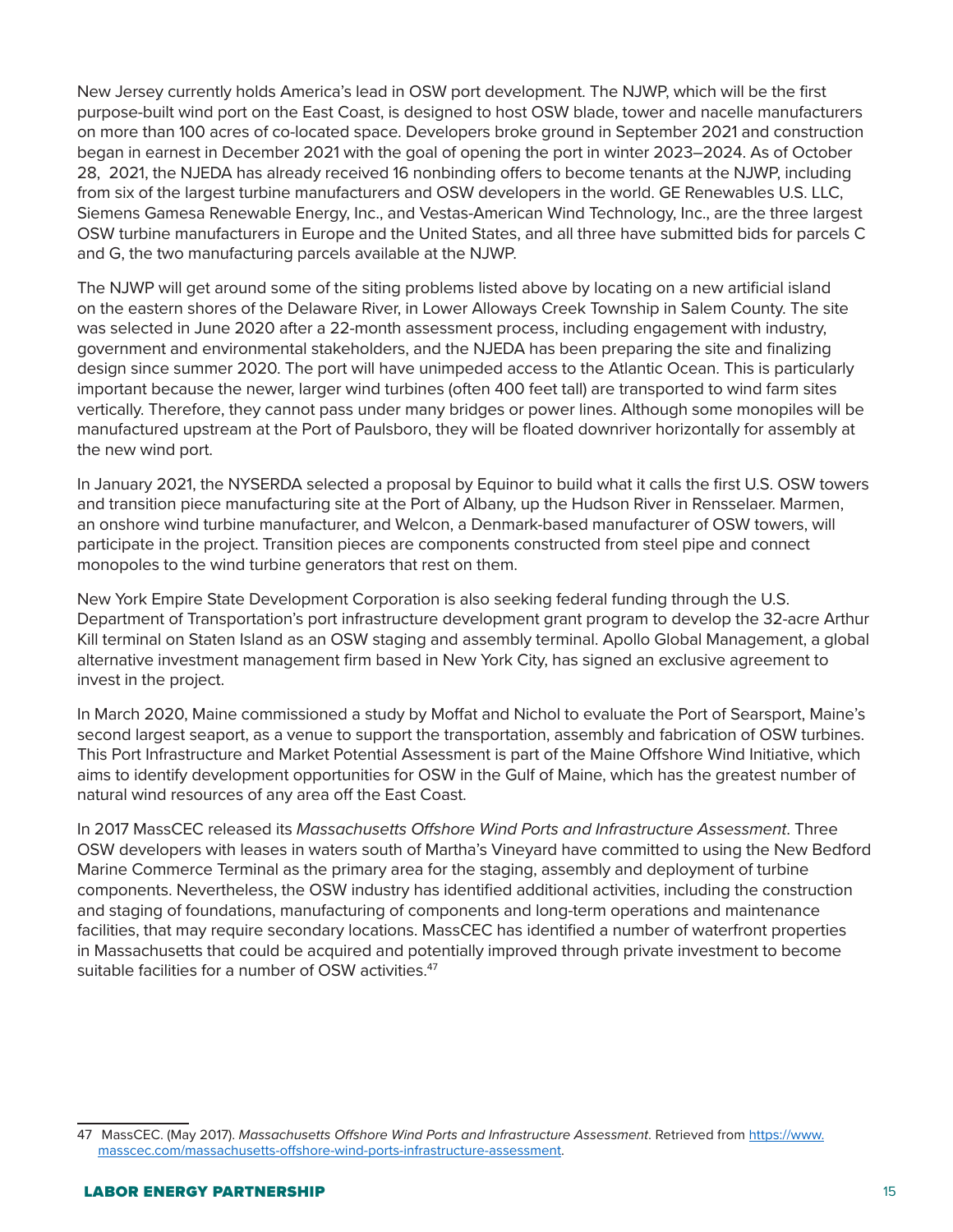# **OSW VESSELS**

It should be noted that at this time the vessels required for the construction of OSW farms are linked inextricably to port availability and characteristics. They are also subject to the Jones Act to some degree.

The Merchant Marine Act of 1920 is a federal law that provides for the promotion and maintenance of the U.S. merchant marine. Section 27 is known as the Jones Act, after Sen. Wesley Livsey Jones of Washington state, who introduced it. This section mandates that all shipping between U.S. ports be conducted on domestically constructed vessels under U.S. flags and crewed by U.S. citizens and permanent residents. (It also enumerates certain seafarer's rights.)

In 2021, an amendment to the OCS Lands Act clarified that devices affixed to the seabed for the purposes of oil and gas exploration as well as developing "non-mineral energy resources" fall within exclusive federal jurisdiction and constitute "coastwise" points under the Jones Act. Furthermore, two U.S. Customs and Border Protection (CBP) rulings (particularly Headquarters H316313, issued Feb. 4, 2021) later affirmed to the market that although certain portions of the project construction and turbine erection process could fall outside the purview of the Jones Act and be completed using noncompliant vessels, the act would ultimately apply to OSW construction and operations and, therefore, require the market to carefully adapt to the Jones Act's requirements.<sup>48</sup>

The Jones Act can cause certain production problems, in that there are currently no U.S.-flagged WTIVs in existence. In fact, there are only 12 vessels in the world capable of installing the new generation of larger OSW turbines, and none of them is Jones Act–compliant.<sup>49</sup> Dominion is currently having one built in Brownsville, Texas, by Keppel AmFELS, the *Charybdis*, to be ready for service by the end of 2023, and this is the only American WTIV under construction.

A lack of Jones Act–compliant WTIVs means that any such foreign-flagged vessels will not be able to dock and take on cargo in American ports. This is one reason that OSW developers will likely rely upon feeder vessels to ferry subassemblies and supplies to the WTIVs. The Coastal Virginia Offshore Wind project, under development by Dominion, ran into precisely this problem when it installed its first two pilot turbines in 2020. It was forced by scarcity to employ a foreign-flagged WTIV, fed by Jones Act–compliant vessels shuttling between it and port.

Moreover, a February 2021 CBP decision determined that Vineyard Wind's WTIV did not require Jones Act compliance because it remains stationary during the installation of a given turbine and therefore is not engaged in coastwise transportation, while the movement of its crane to unload components from the feeder vessels and installation on the seabed does not constitute transportation. Similarly, the CBP's decision also held that Vineyard's transportation of tools, equipment and personnel to and from the WTIV—and, critically, on board the WTIV as it moved from location to location—fall outside the Jones Act's requirements because the tools and equipment do not constitute "merchandise" and the crew on board the WTIV "are directly and substantially related to the operation of the vessel." Other construction activities, such as grading, turbine foundation preparation and cable laying, also have been held to fall outside the scope of the Jones Act.<sup>50</sup>

Another reason to rely upon feeder vessels is cost: It is more efficient to reserve these huge and massively expensive vessels for installation duty than to use them for transportation. A third reason is that most available wind ports and their related channels are not deep enough to service WTIVs, which are massive jack-up vessels with deep drafts. Dredging operations are time-consuming, expensive and environmentally problematic.

<sup>48</sup> Wilcon, J., and Valenstein, C.A. (Dec. 14, 2021). "Jones Act Compliance Strategies for U.S. Offshore Wind Construction."

Retrieved from [https://www.morganlewis.com/pubs/2021/12/jones-act-compliance-strategies-for-us-offshore-wind-construction.](https://www.morganlewis.com/pubs/2021/12/jones-act-compliance-strategies-for-us-offshore-wind-construction) 49 Calma, J. (Feb. 23, 2021). "The U.S. Offshore Wind Boom Will Depend on These Ships." The Verge. Retrieved from [https://www.](https://www.theverge.com/22296979/us-offshore-ships-wind-boom-installation-vessels) [theverge.com/22296979/us-offshore-ships-wind-boom-installation-vessels.](https://www.theverge.com/22296979/us-offshore-ships-wind-boom-installation-vessels)

<sup>50</sup> Ibid.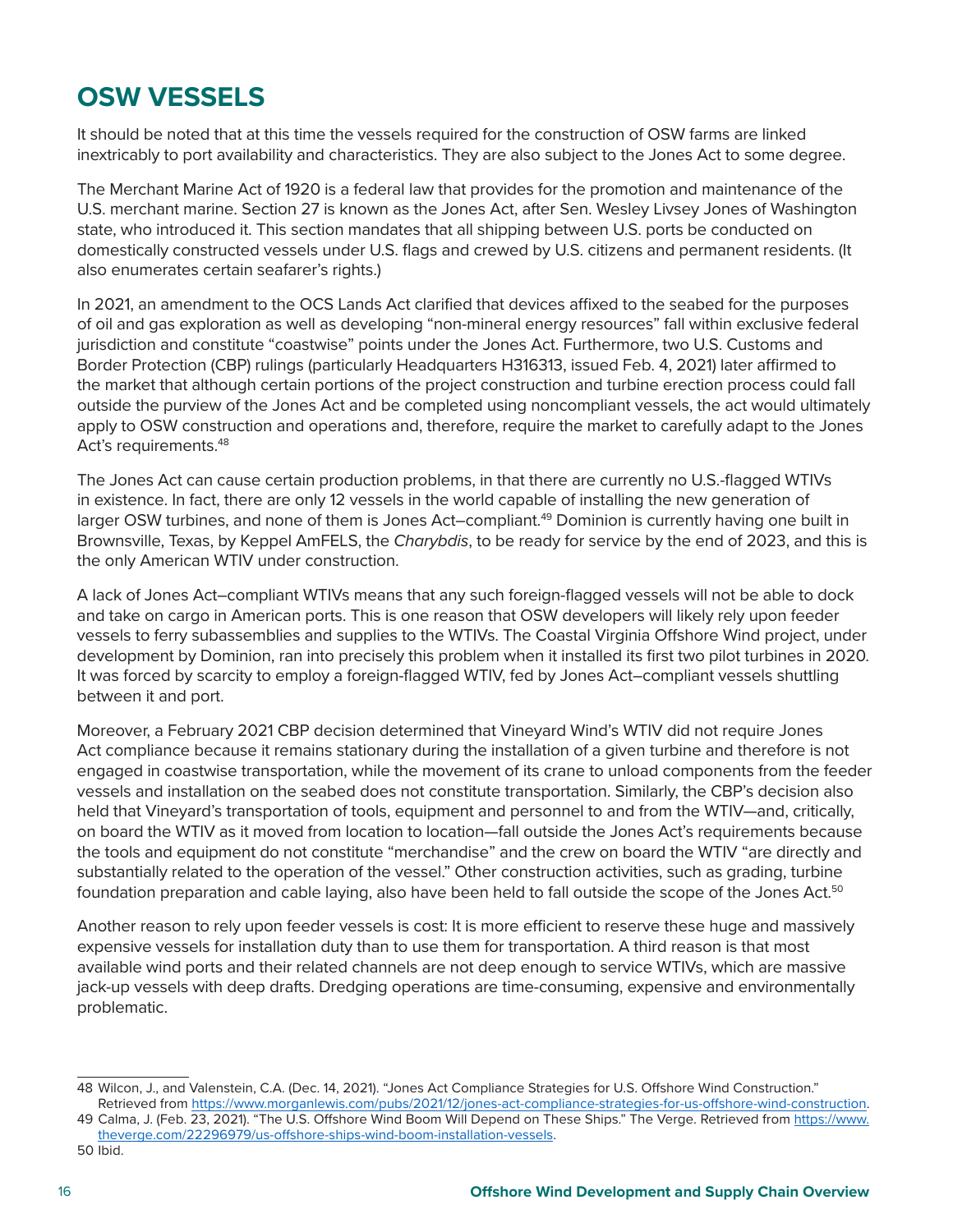#### FIGURE 1. **A WTIV at Work***<sup>51</sup>*



#### **PROPOSED ACTIONS**

Tax policy can be a powerful tool to help the U.S. OSW industry get off the ground. The Biden administration has proposed for its 2022 budget and Treasury Green Book to authorize an additional \$10 billion for new Internal Revenue Code (IRC) Section 48C tax credits for advanced energy manufacturing projects, over and above the \$2.3 billion already allocated. The Green Book further proposes expanding the types of projects eligible for the credits and revising the evaluation process for selecting the projects.

The Green Book also proposes a direct-pay option, through which taxpayers could elect cash payments instead of their IRC Section 48C credits. These cash payments would be made even if they exceed total taxes due.

The current definition of eligibility in IRC includes property designed to be used to produce energy solar, wind, geothermal and "other" renewable resources, among other qualifying criteria. OSW was neither specifically mentioned nor excluded.

The Department of the Treasury applies the following criteria in evaluating projects that apply for 48C credits:

- Expectation to have commercial viability
- Maximum domestic job creation
- Maximum net impact in avoiding or reducing air pollutants or anthropogenic emissions of greenhouse gases
- Maximum potential for technological innovation and commercial deployment

<sup>51</sup> CT Examiner. 2020. Retrieved from [https://ctexaminer.com/wp-content/uploads/2021/06/2020-11-02-GustoMSC-NG-16000X-](https://ctexaminer.com/wp-content/uploads/2021/06/2020-11-02-GustoMSC-NG-16000X-SJ-Dominion-Energy_0006-scaled.jpg)[SJ-Dominion-Energy\\_0006-scaled.jpg.](https://ctexaminer.com/wp-content/uploads/2021/06/2020-11-02-GustoMSC-NG-16000X-SJ-Dominion-Energy_0006-scaled.jpg)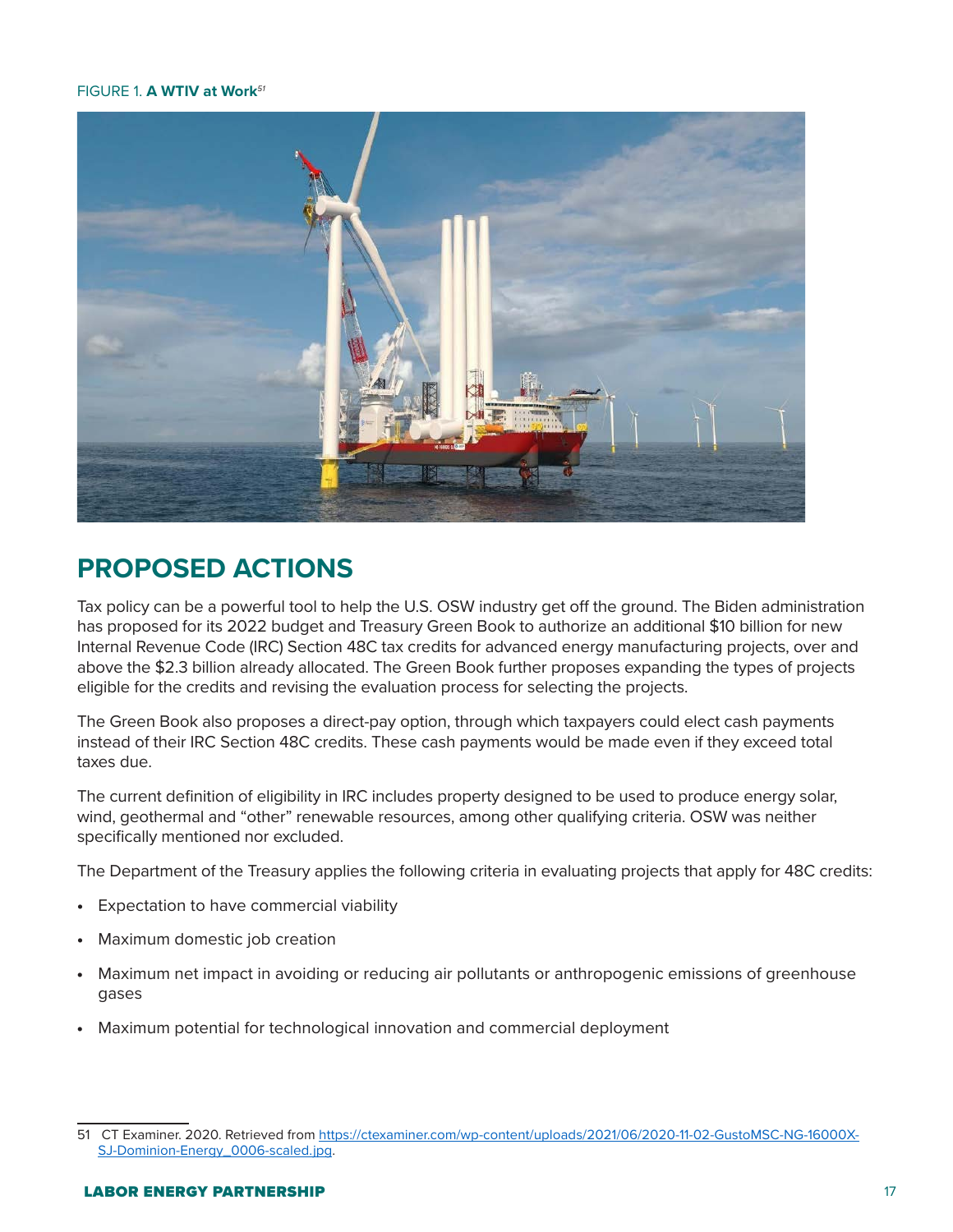- Minimum levelized cost of generated or stored energy or of measured reduction in energy consumption or greenhouse gas emission
- Minimum project time from certification to completion

Additional factors, such as diversity of geography, technology, project size and regional economic development, are also considered. An IRC Section 48C credit allocation, if awarded, equals 30% of the eligible investment in a project.

The new proposal would reserve \$5 billion of the \$10 billion in Section 48C credits for allocation to projects in coal communities. It would also revise the definition of qualifying advanced energy projects to include "industrial facilities; recycling in addition to production; and expanded eligible technologies, including but not limited to energy storage and components, electric grid modernization equipment, carbon oxide sequestration and "energy conservation technologies." The selection criteria would also be revised to include "evaluating wages for laborers."52

On August 11, 2021, Sen. Ed Markey (Massachusetts) announced proposed legislation entitled the Offshore Wind American Manufacturing Act. It is cosponsored by Sens. Robert Menendez (New Jersey), Cory Booker (New Jersey) and Elizabeth Warren (Massachusetts). The Offshore Wind American Manufacturing Act would boost domestic OSW manufacturing through an investment tax credit and a production tax credit for qualified OSW components and dedicated OSW vessels (e.g., WTIVS and superfeeders).

This legislation would:

- Create a 30% investment tax credit for qualified facilities that manufacture OSW components and subcomponents
- Create a new production tax credit that ranges from \$0.02 to \$0.05 per watt multiplied by the total rated capacity of the turbine. The production tax credit would vary by components, including blades, towers, nacelles, generators, gearboxes, foundations *and* related vessels
- Prioritize American workers and require prevailing wages for laborers involved in the construction and expansion of qualified manufacturing facilities or in the manufacture of qualified OSW products

The full investment tax credit would be available until Dec. 31, 2028, and phase out annually afterward. The production tax credit would be available until Dec. 31, 2030.

The provision covering "related vessels" is particularly important. American OSW developers have thus far been wary of investing in WTIVs and the new, larger feeder vessels, and the Markey bill actually covers this critical sector of OSW turbine construction infrastructure. So far, there are only 12 vessels in the world capable of installing the new generation of larger OSW turbines, and none of them is Jones Act–compliant. Only one is under construction, the *Charybdis*, for Dominion Energy, scheduled to sail in 2023.

The 472-foot, \$500 million ship is being built in Brownsville, Texas, by Keppel AmFELS, out of 14,000 tons of U.S.-sourced steel. A total of 1,000 U.S. workers will be employed at peak construction. It will first be deployed out of New London, Connecticut, to support the construction of Revolution Wind and Sunrise Wind. *Charybdis* will be homeported in Hampton Roads, Virginia, and manned with an American crew. Ørsted and Eversource will charter the *Charybdis* for Revolution Wind (Connecticut and Rhode Island) and Sunrise Wind (New York).

All of the above notwithstanding, both the Biden Section 48C extension and the Markey bill target only manufacturing and would be helpful in reducing risk and attracting entrants for a nascent industry. Nevertheless, they are limited in that they do not address electric grid infrastructure issues or worker training.

<sup>52</sup> U.S. Department of the Treasury. (May 2021). *General Explanations of the Administration's Fiscal Year 2022 Revenue Proposals*. Retrieved from [https://home.treasury.gov/system/files/131/General-Explanations-FY2022.pdf.](https://home.treasury.gov/system/files/131/General-Explanations-FY2022.pdf) p. 44.